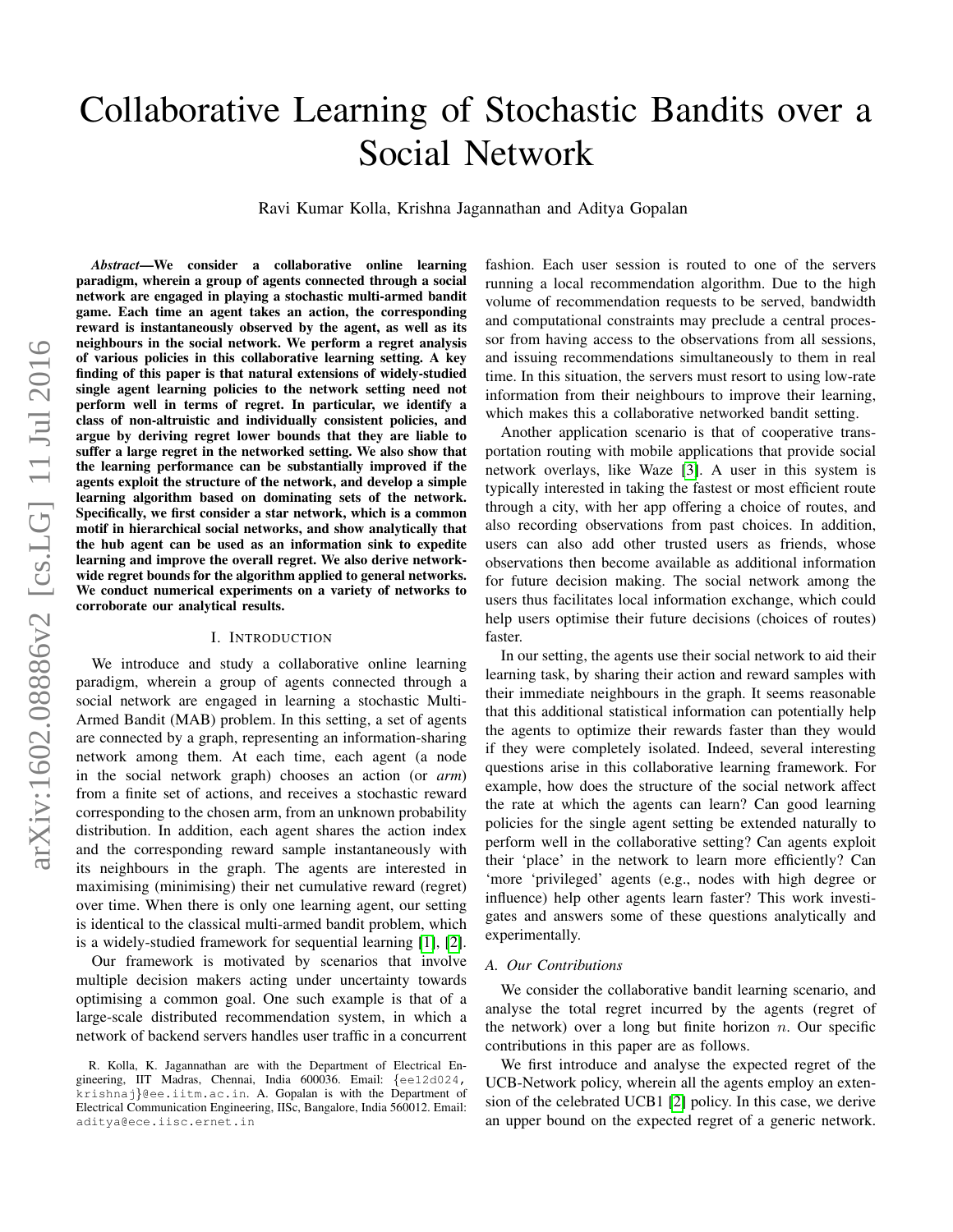The upper bound involves a graph-dependent constant, which is obtained as the solution to a combinatorial optimisation problem. We then specialize the upper bound to common network topologies such as the fully connected and the star graphs, in order to highlight the impact of the social network structure on the derived upper bound.

Second, we derive a universal lower bound on the expected regret of a generic network, for a large class of 'reasonable' policies. This lower bound is based on fundamental statistical limits on the learning rate, and is independent of the network structure. To incorporate the network structure, we derive another lower bound on the expected regret of a generic network, as a function of a graph dependent parameter. This bound holds for the class of *non-altruistic and individually consistent* (NAIC) policies, which includes appropriate extensions of well-studied single agent learning policies, such as UCB1 [\[2\]](#page-7-1) and Thompson sampling [\[4\]](#page-7-3) to a network setting. We then observe that the gap between the derived lower bound for the NAIC class of policies, and the upper bound of the UCB-Network policy can be quite large, even for a simple star  $network<sup>1</sup>$  $network<sup>1</sup>$  $network<sup>1</sup>$ .

Third, we consider the class of star networks, and derive a refined lower bound on the expected regret of a large star network for NAIC policies. We observe that this refined lower bound matches (in an order sense) the upper bound of the UCB-Network. We thus conclude that widely-studied sequential learning policies (NAIC) which perform well in the single agent setting, may perform poorly in terms of the expected regret of the network when used in a network setting, especially when the network is highly hierarchical.

Next, motivated by the intuition built from our bounds, we seek policies which can exploit the social network structure in order to improve the learning rates. In particular, for an  $m$ node star network, we propose a Follow Your Leader (FYL) policy, which exploits the centre node's role as an 'information hub'. We show that the proposed policy suffers a regret which is smaller by a factor of  $m$  compared to that of any NAIC policy. In particular, the network-wide regret for the starnetwork under the FYL policy matches (in an order sense) the universal lower bound on regret. This serves to confirm that using the centre node's privileged role is the right information structure to exploit in a star network.

Finally, we extend the above insights to a generic network. To this end, we make a connection between the smallest *dominating set* of the network, and the achievable regret under the FYL policy. In particular, we show that the expected regret of the network is upper bounded by the product of the *domination number* and the expected regret of a single isolated agent.

In sum, our results on the collaborative bandit learning show that policies that exploit the network structure often suffer substantially lesser expected regret, compared to single-agent policies extended to a network setting.

## *B. Related Work*

There is a substantial body of work that deals with the learning of various types of single agent MAB problems [\[1\]](#page-7-0), [\[2\]](#page-7-1), [\[5\]](#page-7-4)–[\[7\]](#page-7-5). However, there is relatively little work on the learning of stochastic MAB problems by multiple agents. Distributed learning of a MAB problem by multiple agents has been studied in the context of a cognitive radio frame work in [\[8\]](#page-7-6)–[\[10\]](#page-7-7). Unlike these models, a key novelty in our model is that it incorporates information sharing among the agents since they are connected by a network. In [\[11\]](#page-7-8), the authors assume that each player, in each round, has access to the entire history corresponding to the actions and the rewards of all users in the network – this is a special case of our generic user network model. In [\[12\]](#page-7-9), the authors deal with the learning of adversarial MAB problem by multiple agents connected through a network.

The primary focus in [\[13\]](#page-7-10) is centralized learning, wherein an external agent chooses the actions for the users in the network. The learning of the stochastic MAB problem by multiple users has also been addressed from a game-theoretic perspective in [\[14\]](#page-7-11); the randomised algorithm proposed therein uses the parameters of the MAB problem, which are unknown to the algorithm in practice. In contrast, we propose deterministic algorithms that do not require these parameters.

In a class of MAB problems considered in [\[15\]](#page-7-12)–[\[17\]](#page-7-13), a sole learning agent receives side observations in each round from *other arms*, in addition to samples from the chosen arm. Another related paper is [\[18\]](#page-7-14) – here, the model consists of a single major bandit (agent) and a set of minor bandits. While the major bandit observes its rewards, the minor bandits can only observe the actions of the major bandit. However, the bandits are allowed to exchange messages with their neighbours, to receive the reward information of the major bandit. Clearly, the models described above are rather different from the setting we consider in this work.

*Organization.* We describe the system model in Section [II.](#page-1-1) Section [III](#page-2-0) presents the regret analysis of the UCB-Network policy. Lower bounds on the expected regret of the network under certain classes of policies are presented in Section [IV.](#page-3-0) Section [V](#page-5-0) presents the regret analysis of the FYL policy. Numerical results are presented in Section [VI,](#page-6-0) and Section [VII](#page-6-1) concludes the paper.

## II. SYSTEM MODEL

<span id="page-1-1"></span>We first briefly outline the single agent stochastic MAB problem. Let  $\mathcal{K} = \{1, 2, ..., K\}$  be the set of arms available to the agent. Each arm is associated with a distribution, independent of others, say  $\mathcal{P}_1, \mathcal{P}_2, \ldots, \mathcal{P}_K$ , and let  $\mu_1, \mu_2, \ldots, \mu_K$ be the corresponding means, unknown to the agent. Let  $n$  be the time horizon or the total number of rounds. In each round t, the agent chooses an arm, for which he receives a reward, an i.i.d. sample drawn from the chosen arm's distribution. The agent can use the knowledge of the chosen arms and the corresponding rewards upto round  $(t - 1)$  to select an arm in round  $t$ . The goal of the agent is to maximize the cumulative expected reward up to round  $n$ .

<span id="page-1-0"></span><sup>&</sup>lt;sup>1</sup>Our special interest in star graphs is motivated by the fact that social networks often posses a hub-and-spoke structure, where the star is a commonly occurring motif.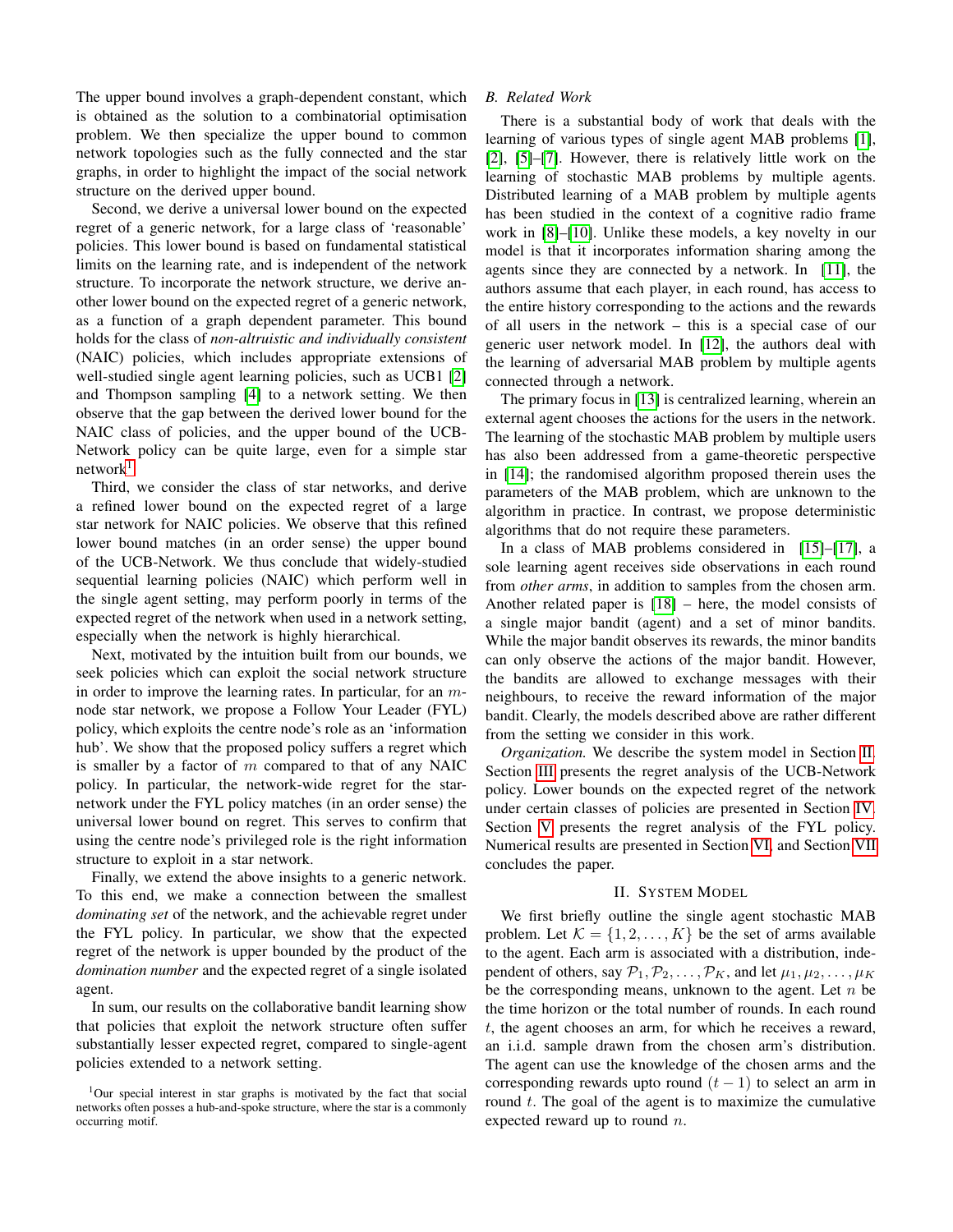Now, we present the model considered in this paper. We consider a set of users  $V$  connected by an undirected fixed network  $G = (V, E)^2$  $G = (V, E)^2$ , with  $|V| = m$ . Assume that each user is learning the same stochastic MAB problem i.e., faces a choice in each time from among the same set of arms  $K$ . In the  $t^{th}$  round, each user v chooses an arm, denoted by  $a^v(t) \in \mathcal{K}$ , and receives a reward, denoted by  $X^v_{a^v(t)}(t)$ , an i.i.d. sample drawn from  $\mathcal{P}_{a^{\nu}(t)}$ . In the stochastic MAB problem set-up, for a given user v, the rewards from arm i, denoted by  $\{X_i^v(t):$  $t = 1, 2, \ldots$ , are i.i.d. across rounds. Moreover, the rewards from distinct arms i and j,  $X_i^v(t)$ ,  $X_j^v(s)$ , are independent. If multiple users choose the same action in a certain round, then each of them gets an independent reward sample drawn from the chosen arm's distribution. We use the subscripts  $i, v$ and  $t$  for arms, nodes and time respectively. The information structure available to each user is as follows. A user  $v$  can observe the actions and the respective rewards of itself and its one hop neighbours in round  $t$ , before deciding the action for round  $(t + 1)$ .

The policy  $\Phi^v$  followed by a user prescribes actions at each time  $t, \Phi^v(t) : H^v(t) \to \mathcal{K}$ , where  $H^v(t)$  is the information available with the user till round  $t$ . A policy of the network G, denoted by  $\Phi$ , comprises of the policies pertaining to all users in G. The performance of a policy is quantified by a real-valued random variable, called *regret*, defined as follows. The regret incurred by user v for using the policy  $\Phi^v$  upto round  $n$  is defined as,

$$
R_{\Phi}^{v}(n) = \sum_{t=1}^{n} (\mu^{*} - \mu_{a^{v}(t)}) = n\mu^{*} - \sum_{t=1}^{n} \mu_{a^{v}(t)}
$$

where  $a^v(t)$  is the action chosen by the policy  $\Phi^v$  at time t, and  $\mu^* = \max_{1 \le i \le K} \mu_i$ . We refer to the arm with the highest expected reward  $\bar{a}$  as the optimal arm. The regret of the entire network G under the policy  $\Phi$  is denoted by  $R_{\Phi}^{G}(n)$ , and is defined as the sum of the regrets of all users in  $G$ . The expected regret of the network is given by:

<span id="page-2-5"></span>
$$
\mathbb{E}[R_{\Phi}^{G}(n)] = \sum_{v \in V} \sum_{i=1}^{K} \Delta_{i} \mathbb{E}[T_{i}^{v}(n)], \qquad (1)
$$

,

where  $\Delta_i = \mu^* - \mu_i$ , and  $T_i^v(n)$  is the number of times arm i has been chosen by  $\Phi^v$  upto round n. We omit  $\Phi$  from the regret notation, whenever the policy can be understood from the context. Our goal is to devise learning policies in order to minimise the expected regret of the network.

Let  $\mathcal{N}(v)$  denote the set consisting of the node v and its one-hop neighbours. Let  $m_i^v(t)$  be the number of times arm  $i$  has been chosen by node  $v$  and its one-hop neighbours till round t, and  $\hat{\mu}_{m_i^v(t)}$  be the average of the corresponding reward

<span id="page-2-3"></span>

Fig. 1: Various 5-node user networks. (a) fully connected (b) circular (c) star (d) fully disconnected

samples. These are given as:

$$
m_i^v(t) = \sum_{u \in \mathcal{N}(v)} T_i^u(t)
$$
  

$$
\hat{\mu}_{m_i^v(t)} = \frac{1}{m_i^v(t)} \sum_{u \in \mathcal{N}(v)} \sum_{k=1}^t X_{a^u(k)}^u(k) \mathbb{I}\{a^u(k) = i\},
$$

where  $\mathbb I$  denotes the indicator function. We use  $m_i^G(t)$  to denote the number of times arm  $i$  has been chosen by all nodes in the network till round  $t$ .

## III. THE UCB-NETWORK POLICY

<span id="page-2-0"></span>Motivated by the well-known single agent policy UCB1 [\[2\]](#page-7-1), we propose a distributed policy called the UCB-user. This is a deterministic policy, since, for a given action and reward history, the action chosen is deterministic. When each user in the network follows the UCB-user policy, we term the network policy as UCB-Network which is outlined in Algorithm [1.](#page-2-2)

<span id="page-2-2"></span>Algorithm 1 Upper-Confidence-Bound-Network (UCB-Network)

| Each user in $G$ follows UCB-user policy                                       |  |  |  |
|--------------------------------------------------------------------------------|--|--|--|
| <b>UCB-user policy for a user <math>v</math>:</b>                              |  |  |  |
| <b>Initialization:</b> For $1 \le t \le K$                                     |  |  |  |
| - play arm $t$                                                                 |  |  |  |
| <b>Loop:</b> For $K \le t \le n$                                               |  |  |  |
| - $a^v(t+1)$ = argmax $\hat{\mu}_{m_j^v(t)} + \sqrt{\frac{2 \ln t}{m_j^v(t)}}$ |  |  |  |

The following theorem presents an upper bound on the expected regret of a generic network, under the UCB-Network policy.

<span id="page-2-4"></span>*Theorem 1:* Assume that the network G follows the UCB-Network policy to learn a stochastic MAB problem with  $K$ arms. Further, assume that the rewards lie in  $[0, 1]$ . Then,

(i) The expected total regret of  $G$  is upper bounded as:

$$
\mathbb{E}\left[R^G(n)\right] \le \sum_{i:\mu_i < \mu^*} \left[C_G \frac{8\ln n}{\Delta_i} + C_G \Delta_i\right] + b,
$$

where  $\Delta_i = \mu^* - \mu_i, \beta \in (0.25, 1),$  $b = m\left(\frac{2}{4\beta-1} + \frac{2}{(4\beta-1)^2 \ln(1/\beta)}\right)$  $\sum_{i=1}^{K}$  $\sum_{j=1} \Delta_j$  $\setminus$ , and

 $C_G$  is a network dependent parameter, defined as follows.

<span id="page-2-1"></span><sup>&</sup>lt;sup>2</sup>We use the adjacency matrix A to represent the network G. If  $(i, j) \in E$ then  $A(i, j) = A(j, i) = 1$ , otherwise  $A(i, j) = A(j, i) = 0$ . We assume that  $A(i, i) = 1 \ \forall i \in V$ .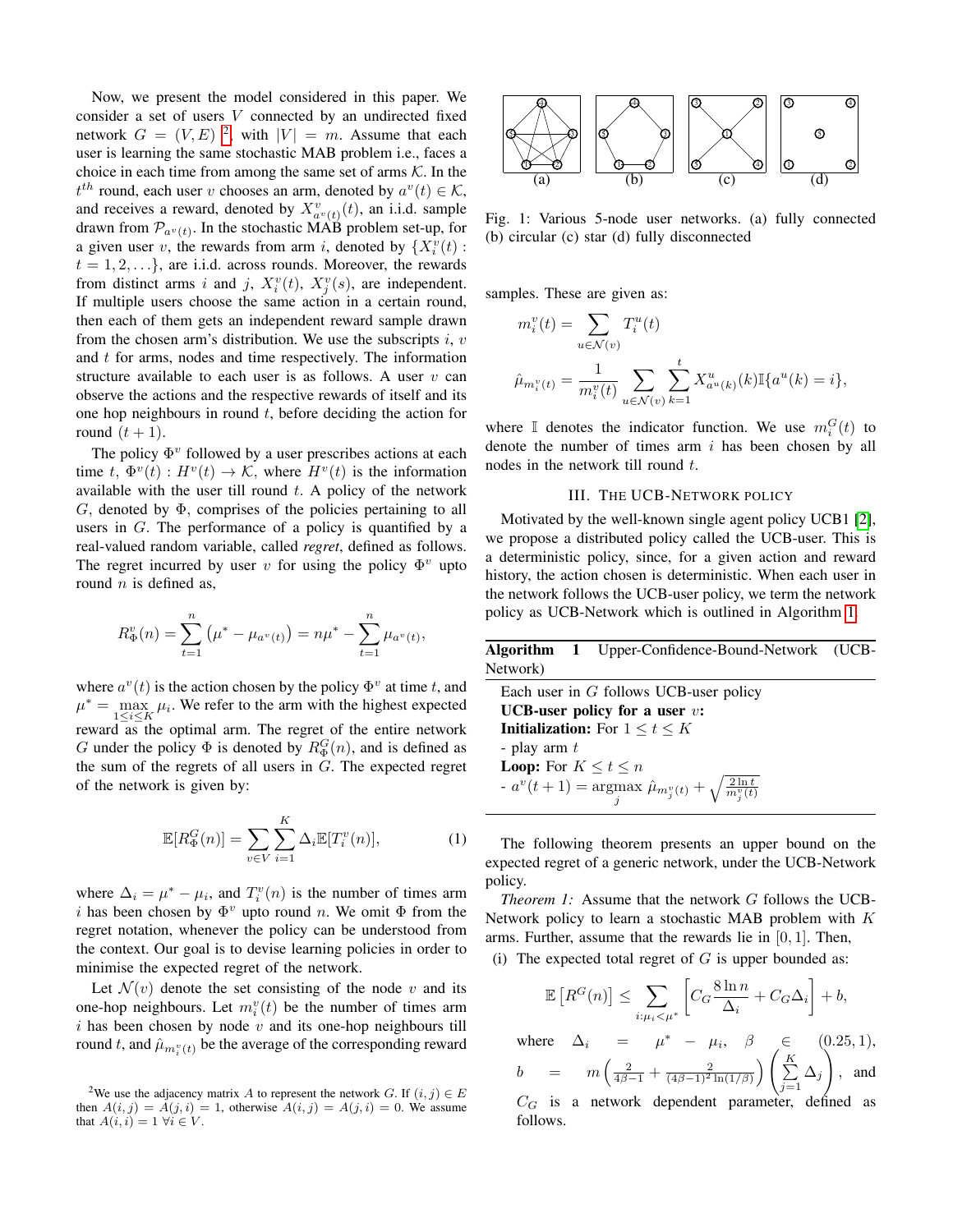(ii) Let  $\gamma_k = \min\{t \in \{1, ..., n\} : |\{v \in V : m_i^v(t) \ge l_i =$  $\left\{\frac{8 \ln n}{\Delta_i^2}\right\}$   $\geq k$  denote the smallest time index when at least k nodes have access to at least  $l_i$  samples of arm i. Let  $\eta_k$ be the index of the 'latest' node to acquire  $l_i$  samples of arm *i* at  $\gamma_k$ , such that  $\eta_k \neq \eta_{k'}$  for  $1 \leq k, k' \leq m$ . Define  $z_k = T_i(\gamma_k) := (T_i^1(\gamma_k), \dots, T_i^m(\gamma_k)),$  which contains the arm i counts of all nodes at time  $\gamma_k$ . Then,  $C_G l_i$  is the solution of the following optimisation problem:

<span id="page-3-1"></span>
$$
\max ||z_m||_1
$$
  
s.t  $\exists$  a sequence  $\{z_k\}_{k=1}^m$   
 $z_j(\eta_k) = z_k(\eta_k) \quad \forall j \ge k$   
 $\langle z_k, A(\eta_k, :) \rangle \ge l_i, \quad 1 \le k \le m$  (2)

П

#### *Proof:* Refer Appendix A.

*Interpretation of* [\(2\)](#page-3-1): Under the UCB-Network policy, suppose a node has acquired at least  $l_i$  samples of a sub-optimal arm  $i$ . As shown in the Lemma [2](#page-8-0) in the Appendix A that such a node will not play the sub-optimal arm  $i$  subsequently with high probability. Next, note that,  $z_k$  is a vector of arm i counts (self plays) of all nodes at time  $\gamma_k$ . The objective function in [\(2\)](#page-3-1) represents the sum of arm  $i$  counts of all nodes at the smallest time index, when all nodes have access to at least  $l_i$ samples of arm  $i$ . The solution to  $(2)$  represents the maximum number of samples of arm  $i$  required by the entire network such that (a) Each node has access to at least  $l_i$  samples of arm  $i$  (the last constraint in [\(2\)](#page-3-1)), and (b) Each node stops choosing arm i after it has access to  $l_i$  samples of it (the penultimate constraint in [\(2\)](#page-3-1)).

For example, the solution to  $(2)$  for an m-node star network (shown in Fig. [1\)](#page-2-3) is  $(m-1)l_i$ . This corresponds to the scenario where the center node never chooses the sub-optimal arm  $i$ , and each leaf node chooses it  $l_i$  times.

*Proof sketch:* First, we show that any node v plays any suboptimal arm  $i$  in a given round  $t$  with small probability after it has  $l_i$  samples of it, in Lemma [2.](#page-8-0) Using Lemma [2,](#page-8-0) we then upper bound the expected regret of the network after each node has  $l_i$  samples of the sub-optimal arm i. Next, we upper bound the maximum number of samples of the sub-optimal arm  $i$  required by the entire network such that each node has access to  $l_i$  samples of it, in Lemma [3.](#page-9-0) Finally, we obtain the desired upper bound by combining Lemma [2](#page-8-0) and Lemma [3.](#page-9-0) A detailed proof, along with Lemma [2](#page-8-0) and [3](#page-9-0) is given in the Appendix A.

#### *A. Application to typical networks*

Solving [\(2\)](#page-3-1) for an arbitrary network is analytically complex. Hence, we solve the problem for a few specific networks that range from high connectivity to low connectivity; namely, the  $m$ -node Fully Connected (FC), circular, star and Fully Disconnected (FD) networks. For  $m = 5$ , these networks are shown in Fig. 1. It is easy to verify that the solution to [\(2\)](#page-3-1) for these four networks are  $l_i$ ,  $(m-1)l_i$ ,  $\lfloor \frac{m}{2} \rfloor l_i$  and  $ml_i$ , respectively. We can then evaluate the upper bounds in Theorem [1.](#page-2-4)

Corollary 1 For an m-node FC network:

$$
\mathbb{E}[R^G(n)] \le \sum_{i:\mu_i < \mu^*} \left(\frac{8\ln n}{\Delta_i} + \Delta_i\right) + b. \tag{3}
$$

Corollary 2 For an m-node circular network:

$$
\mathbb{E}[R^G(n)] \le \left\lfloor \frac{m}{2} \right\rfloor \sum_{i:\mu_i < \mu^*} \left( \frac{8\ln n}{\Delta_i} + \Delta_i \right) + b. \tag{4}
$$

**Corollary 3** For an  $m$ -node star network:

$$
\mathbb{E}[R^G(n)] \le (m-1) \sum_{i:\mu_i < \mu^*} \left(\frac{8\ln n}{\Delta_i} + \Delta_i\right) + b. \tag{5}
$$

**Corollary 4** For an  $m$ -node FD network:

$$
\mathbb{E}[R^G(n)] \le m \sum_{i:\mu_i < \mu^*} \left(\frac{8\ln n}{\Delta_i} + \Delta_i\right) + b. \tag{6}
$$

A key insight can be obtained from the above corollaries is that, the expected regret of a network decreases by a factor of m, 2 and  $m/(m-1)$  in the cases of m-node FC, circular and star networks respectively, compared to FD network.

#### IV. LOWER BOUNDS ON THE EXPECTED REGRET

<span id="page-3-0"></span>In this section, we derive lower bounds on the expected regret of the network under various classes of policies. Our first lower bound is a universal bound which is independent of the user network, and holds for large class of 'reasonable' learning policies. Second, we derive a network-dependent lower bound for a class of *Non-Altruistic and Individually Consistent* (NAIC) policies – a class that includes network extensions of well-studied policies like UCB1 and Thompson sampling. Finally, we derive a refined lower bound for large star networks under NAIC policies.

Throughout this section, we assume that the distribution of each arm is parametrised by a single parameter. We use  $\theta =$  $(\theta_1, \ldots, \theta_K) \in \Theta^K = \Theta$  to denote the parameters of arms 1 to K respectively. Suppose  $f(x; \theta_i)$  be the reward distribution for arm j with parameter  $\theta_j$ . Let  $\mu(\theta_j)$  be the mean of arm j, and  $\theta^* = \arg \max \mu(\theta_j)$ . Define the parameter sets for an  $1\leq j\leq K$ arm  $j$  as

$$
\Theta_j = \{ \theta : \mu(\theta_j) < \max_{i \neq j} \mu(\theta_i) \}
$$
\n
$$
\Theta_j^* = \{ \theta : \mu(\theta_j) > \max_{i \neq j} \mu(\theta_i) \}
$$

Note that  $\Theta_j$  contains all parameter vectors in which the arm j is a sub-optimal arm, and  $\Theta_j^*$  contains all parameter vectors in which the arm j is the optimal arm. Let  $kl(\beta||\lambda)$ be the KL divergence of the distribution parametrised by  $\lambda$ , from the distribution parametrised by  $\beta$ .

*[A1]* We assume that the set  $\Theta$  and  $kl(\beta||\lambda)$  satisfy the following [\[1\]](#page-7-0):

- (i)  $f(.; .)$  is such that  $0 < kl(\beta||\lambda) < \infty$  whenever  $\mu(\lambda) >$  $\mu(\beta)$ .
- (ii)  $\forall \epsilon > 0$  and  $\forall \beta, \lambda$  such that  $\mu(\lambda) > \mu(\beta), \exists \delta =$  $\delta(\epsilon, \beta, \lambda) > 0$  for which  $|kl(\beta||\lambda) - kl(\beta||\lambda')| < \epsilon$ whenever  $\mu(\lambda) \leq \mu(\lambda') \leq \mu(\lambda) + \delta$ .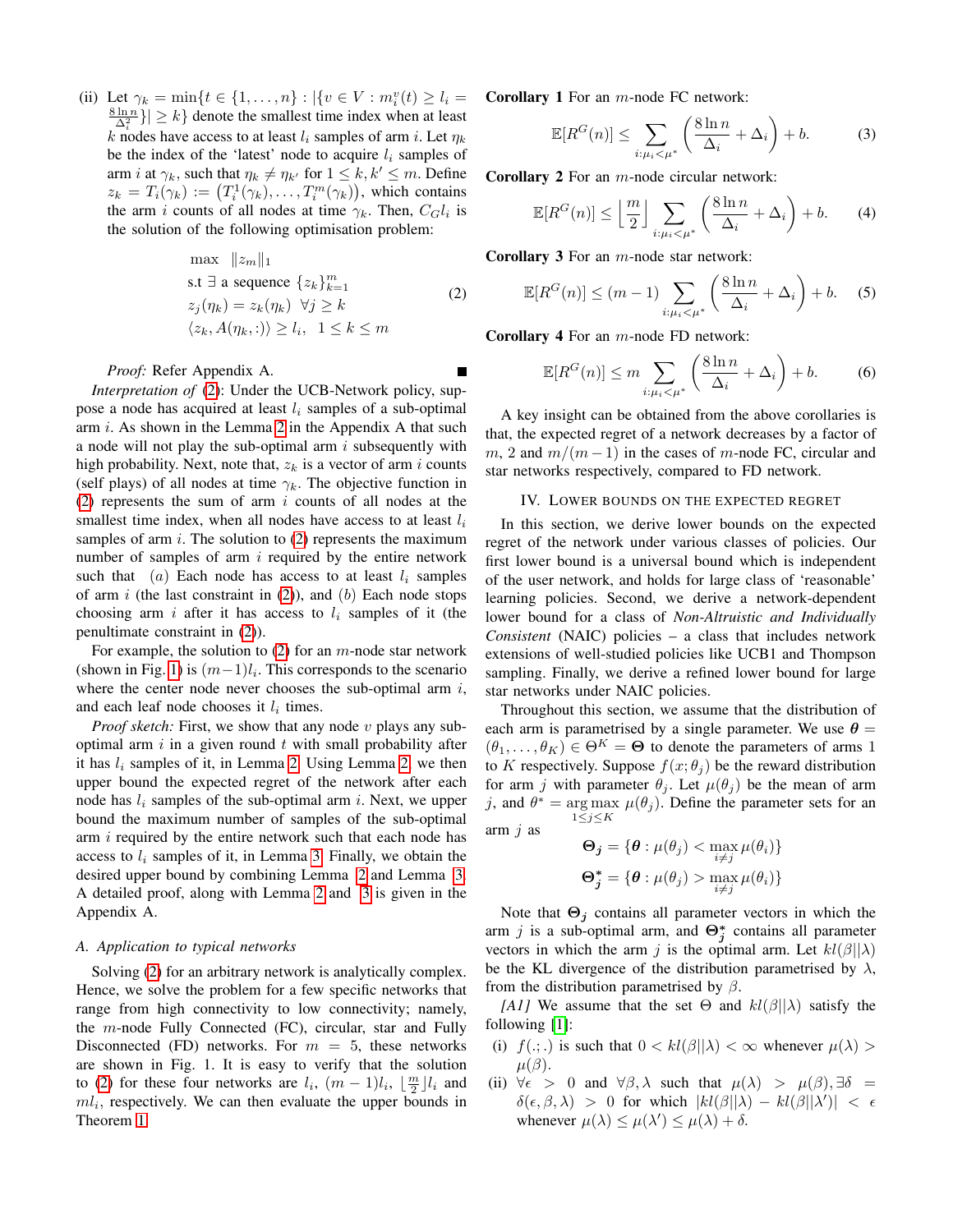(iii)  $\Theta$  is such that  $\forall \lambda \in \Theta$  and  $\forall \delta > 0, \exists \lambda' \in \Theta$  such that  $\mu(\lambda) < \mu(\lambda') < \mu(\lambda) + \delta.$ 

<span id="page-4-5"></span>*Theorem 2:* Let G be an m-node connected generic network, and suppose *[A1]* holds. Consider the set of policies for users in  $G$  to learn a  $K$ -arm stochastic MAB problem with a parameter vector of arms as  $\theta \in \Theta$  such that  $\mathbb{E}_{\theta}[m_j^G(n)] = o(n^c) \ \forall \ c > 0$ , for any sub-optimal arm j. Then, for  $\delta \in (0,1)$ , the following holds.

<span id="page-4-4"></span>
$$
\liminf_{n \to \infty} \frac{\mathbb{E}_{\theta}[m_j^G(n)]}{\ln n} \ge \frac{1-\delta}{1+\delta} \cdot \frac{1}{kl(\theta_j||\theta^*)}.
$$
 (7)

*Proof:* Refer Appendix B.

Note that the above universal lower bound is based on fundamental statistical limitations, and is independent of the network G. Next, we define the class of NAIC policies, and derive a network-dependent lower bound for this class. In the rest of this section, we assume that each arm is associated with a discrete reward distribution, which assigns a non-zero probability to each possible value.

Let  $\omega$  be a sample path, which consists of all pairs of actions and the corresponding rewards of all nodes from rounds 1 through  $n$ :

$$
\omega = \{ (a^v(t), X^v_{a^v(t)}(t)) : v \in V, 1 \le t \le n \}.
$$

Also, define

$$
\omega_v = \{ (a^u(t), X^u_{a^u(t)}(t)) : u \in \mathcal{N}(v), 1 \le t \le n \}
$$
  

$$
\omega_{\bar{v}} = \{ (a^u(t), X^u_{a^u(t)}(t)) : u \in \mathcal{N}(v)^c, 1 \le t \le n \}.
$$

**Definition 1** [Individually consistent policy] A policy followed by a user v is said to be *individually consistent* if, for any sub-optimal arm  $i$ , and for any policy of a user  $u \in \mathcal{N}(v) \setminus \{v\}$ 

<span id="page-4-0"></span>
$$
\mathbb{E}[T_i^v(n)|\omega_{\bar{v}}] = o(n^a), \ \forall \, a > 0, \ \forall \, \omega_{\bar{v}}.\tag{8}
$$

**Definition 2** [Non-altruistic policy] A policy followed by a user v is said to be *non-altruistic* if there exist  $a_1, a_2$ , not depending on time horizon  $n$ , such that the following holds. For any  $n$  and any sub-optimal arm  $i$ , the expected number of times that the policy *plays* arm *i* after having *obtained*  $a_1 \ln n$ samples of that arm is no more than  $a_2$ , irrespective of the policies followed by the other users in the network.

It can be shown that UCB-user and Thompson sampling [\[4\]](#page-7-3) are NAIC policies. In particular, we show that the UCB-user policy is an NAIC policy in Lemma [4](#page-10-0) in Appendix A.

*Example of a policy which is not individually consistent :* Consider a 2-armed stochastic bandit problem with Bernoulli rewards with means  $\mu_1, \mu_2$ , where  $\mu_1 > \mu_2$ . Consider the 3node line graph with node 2 as the center node. Let the policy followed by node 1 be as follows:  $a^1(t) = a^2(t-1)$  for  $t > 1$ and  $a^1(1) = 2$  (we call this policy *follow node* 2). Consider the following  $\omega_{\bar{1}} = \{ (a^3(t) = 2, X_2^3(t) = 0) : 1 \le t \le n \}.$ Then,  $\mathbb{E}[T_2^1(n)|\omega_1] = n$  under the node 2's policy as *follow node* 3, which clearly violates the equation [\(8\)](#page-4-0). Hence, the *follow node 2* policy for node 1 is not individually consistent.

Note that the above policy, *follow node* u, is in fact a nontrivial and rather well-performing policy that we will revisit in Section [V.](#page-5-0) We now derive a network-dependent lower bound for the class of NAIC policies

<span id="page-4-6"></span>*Theorem 3:* Let  $G = (V, E)$  be a network with m nodes, and suppose [A1] holds. If each node in V follows an NAIC class policy to learn a K-arm stochastic MAB problem with a parameter vector of arms as  $\boldsymbol{\theta} = (\theta_1, \dots, \theta_K) \in \boldsymbol{\Theta}_j$ , and  $\delta \in (0, 1)$  then, the following lower bounds hold:

$$
(i) \liminf_{n \to \infty} \frac{\mathbb{E}_{\theta}[m_j^v(n)|\omega_{\bar{v}}]}{\ln n} \ge \frac{1-\delta}{1+\delta} \cdot \frac{1}{kl(\theta_j||\theta^*)}, \forall v \in V
$$

$$
\liminf_{n \to \infty} \frac{\mathbb{E}_{\theta}[m_j^v(n)]}{\ln n} \ge \frac{1-\delta}{1+\delta} \cdot \frac{1}{kl(\theta_j||\theta^*)}, \forall v \in V
$$

$$
(ii) \liminf_{n \to \infty} \frac{\mathbb{E}_{\theta}[m_j^G(n)]}{\ln n} \ge L_G \cdot \frac{1-\delta}{1+\delta} \cdot \frac{1}{kl(\theta_j||\theta^*)}, \qquad (9)
$$

where  $L_G$  can be obtained from the solution to the following optimisation problem:

<span id="page-4-2"></span><span id="page-4-1"></span>
$$
\min ||z_m||_1
$$
\ns.t  $\exists$  a sequence  $\{z_k\}_{k=1}^m$   
\n $z_i(\eta_k) = z_k(\eta_k) \quad \forall i \ge k$   
\n $\langle z_k, A(n_k, : \rangle) \ge q_j = \frac{1 - \delta}{1 + \delta} \cdot \frac{\ln n}{kl(\theta_j||\theta^*)}, \quad \forall k.$ \n(10)

*Proof:* Refer Appendix C.

The notation used in [\(10\)](#page-4-1) is the same as the notation in Theorem [1,](#page-2-4) except that  $l_i$  is replaced with  $q_j$ . Further,  $L_G$  is obtained by dividing the solution to [\(10\)](#page-4-1) by  $q_i$ . Similar to [\(2\)](#page-3-1), solving [\(10\)](#page-4-1) analytically for an arbitrary network is difficult. Hence, we focus on solving [\(10\)](#page-4-1) for the networks shown in Fig. [1,](#page-2-3) and provide the corresponding lower bounds below. Let  $\Delta_i = \mu(\theta^*) - \mu(\theta_i).$ 

Corollary 5 For an m-node FC network:

$$
\liminf_{n \to \infty} \frac{\mathbb{E}_{\theta}[R^G(n)]}{\ln n} \ge \sum_{i:\Delta_i > 0} \frac{1 - \delta}{1 + \delta} \cdot \frac{\Delta_i}{kl(\theta_i||\theta^*)}.
$$
 (11)

**Corollary 6** For an  $m$ -node circular network:

$$
\liminf_{n \to \infty} \frac{\mathbb{E}_{\theta}[R^G(n)]}{\ln n} \ge \frac{m}{3} \sum_{i:\Delta_i > 0} \frac{1 - \delta}{1 + \delta} \cdot \frac{\Delta_i}{kl(\theta_i||\theta^*)}.
$$
 (12)

**Corollary 7** For an  $m$ -node star network:

<span id="page-4-3"></span>
$$
\liminf_{n \to \infty} \frac{\mathbb{E}_{\theta}[R^G(n)]}{\ln n} \ge \sum_{i:\Delta_i > 0} \frac{1 - \delta}{1 + \delta} \cdot \frac{\Delta_i}{kl(\theta_i||\theta^*)}.\tag{13}
$$

**Corollary 8** For an  $m$ -node FD network:

$$
\liminf_{n \to \infty} \frac{\mathbb{E}_{\theta}[R^G(n)]}{\ln n} \ge m \sum_{i:\Delta_i > 0} \frac{1 - \delta}{1 + \delta} \cdot \frac{\Delta_i}{kl(\theta_i||\theta^*)}.\tag{14}
$$

From corollaries 1-8, we infer that the upper bound of the UCB-Network policy and the lower bound given by [\(9\)](#page-4-2) are of the same order, for FC  $(\ln n)$ , circular  $(m \ln n)$  and FD  $(m \ln n)$  networks. However, for star networks, there is a large gap between the UCB-Network upper bound and the lower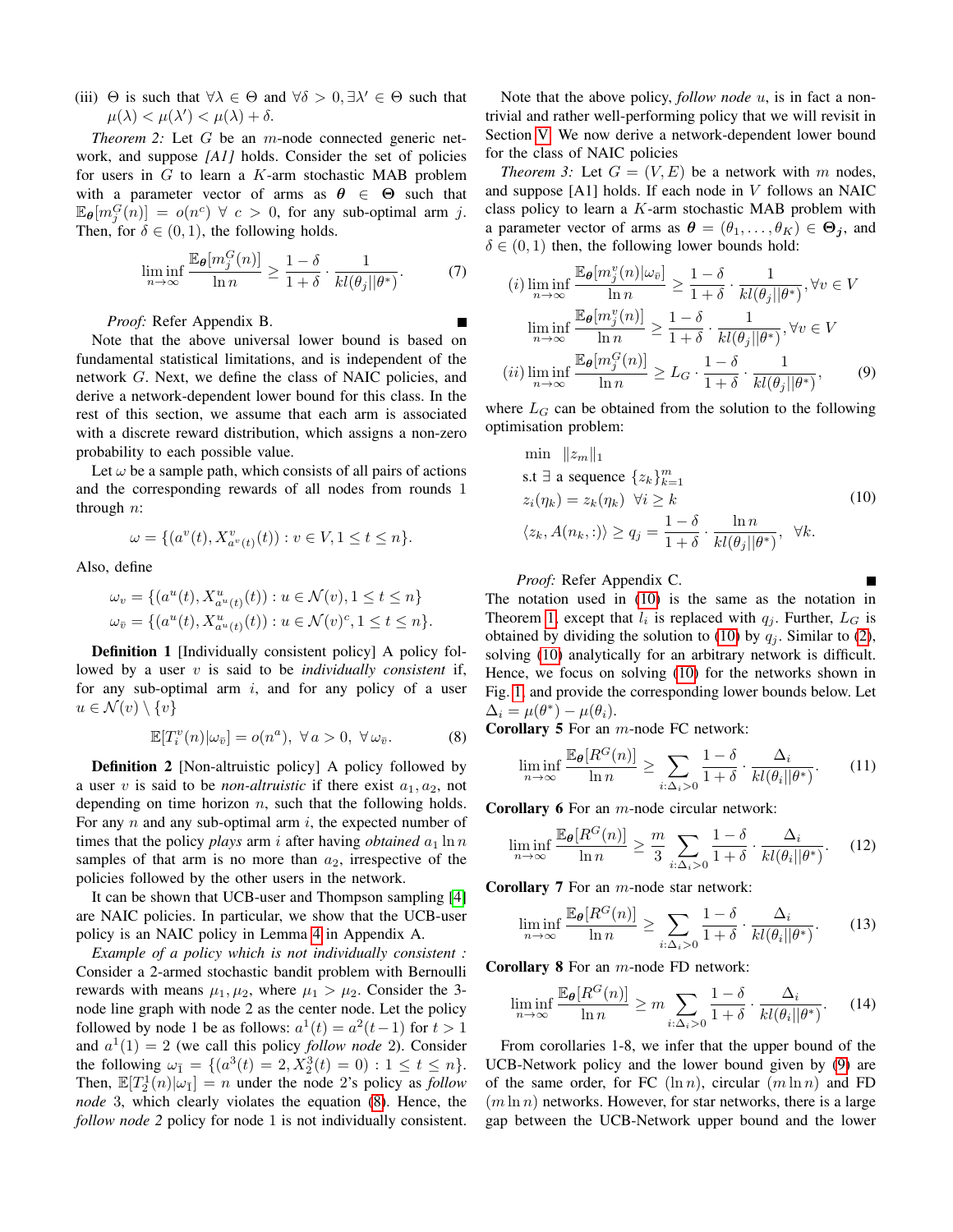bound for NAIC policies in [\(13\)](#page-4-3). Since the UCB-Network is an NAIC class policy, we proceed to ascertain if either of these bounds is too loose for star networks. Our special interest in star networks is due to the prevalence of hubs in many social networks, and as we shall see in the next section, this hierarchical structure can be exploited to enhance the learning rate.

Next, we consider a specific instance of a large star network, for which we derive a refined lower bound for the class of NAIC policies. This refined lower bound is of the same order as the regret upper bound for the UCB-Network policy, implying that the upper bound in Theorem [1](#page-2-4) is tight in an order sense, and cannot be improved in general.

*Theorem 4:* Let  $G_n = (V_n, E_n)$  be a sequence of  $m_n$ -node star networks learning a 2-arm stochastic MAB problem with mean rewards  $\mu_a, \mu_b$  such that  $\mu_a > \mu_b$ . Suppose  $m_n \geq 2$ .  $\frac{\ln n}{kl(\mu_b||\mu_a)}$ , and that each node follows an NAIC policy. Then,

$$
\liminf_{n \to \infty} \frac{\mathbb{E}[m_2^{G_n}(n)]}{(m_n - 1)\ln n} \ge \frac{1}{kl(\mu_b||\mu_a)}.
$$
 (15)

*Proof:* Refer Appendix D.

We now briefly explain the intuition behind Theorem [4.](#page-5-1) In a large star network, the center node learns the sub-optimal arm very quickly (in a few rounds), since it has access to a large number of samples in each round. Under an NAIC policy, once a node has enough samples to learn that an arm is sub-optimal, by definition, it stops choosing that arm with high probability. Hence, the center node stops choosing the sub-optimal arm with high probability, which in turn ensures that the leaf nodes learn the sub-optimal arm themselves, by choosing the sub-optimal arm  $O(\ln n)$  times. This leads to a regret of  $O((m-1)\ln n)$ . Our simulation results, in Table [I,](#page-6-2) also illustrates this behaviour, for the UCB-Network policy (which is NAIC) on large star networks.

Theorem [4](#page-5-1) asserts that, for a fixed, large time horizon  $n$ , we can construct a large star network with  $m$  nodes, whose expected regret is at least  $O((m-1)\ln n)$ . This lower bound matches with the upper bound for UCB-Network in Theorem [1.](#page-2-4) Thus, we conclude that the class of NAIC policies could suffer a large regret, matching the upper bound in an order sense. However, for the same star network and time horizon, the universal lower bound in [\(7\)](#page-4-4) turns out to be  $O(\ln n)$ . This gap suggests the possibility that there might exist good learning policies (which are not NAIC) for a star network, with regret matching the universal lower bound. In the next section, we propose one such policy, which does not belong to the NAIC class.

#### V. THE FOLLOW YOUR LEADER (FYL) POLICY

<span id="page-5-0"></span>In this section, we first outline a policy called Follow Your Leader (FYL) for a generic  $m$ -node network. The policy is based on exploiting high-degree hubs in the graph; for this purpose, we define the dominating set and the dominating set partition.

Definition 3 [Dominating set of a graph] [\[19\]](#page-7-15) A *dominating set* D of a graph  $G = (V, E)$  is a subset of V such that every node in  $V \setminus D$  is adjacent to atleast one of the nodes in D. The cardinality of the smallest dominating set of  $G$  is called as the *domination number*.

Definition 4 [Dominating set partition of a graph] Let D be a dominating set of G. A dominating set partition based on  $D$  is obtained by partitioning  $V$  into  $|D|$  components such that each component contains a node in  $D$  and a subset of its one hop neighbors.

<span id="page-5-1"></span>Note that given a dominating set for a graph, it is easy to obtain a corresponding dominating set partition. The FYL policy for an m-node generic network is outlined in Algorithm [2.](#page-5-2) Under the FYL policy, all nodes in the dominating set are called *leaders* and all other nodes as *followers*; the follower nodes follow their leaders while choosing an action in a round. As we argued in Section [IV,](#page-3-0) the policy deployed by a follower node in FYL is not individually consistent. The following theorem presents an upper bound on the expected regret of an m-node star network which employs the FYL policy.

<span id="page-5-2"></span>

| <b>Algorithm 2</b> Follow Your Leader (FYL) Policy                  |
|---------------------------------------------------------------------|
| <b>Input:</b> Graph $G$ , a dominating set $D$ and a dominating set |
| partition                                                           |
| Leader - Each node in $D$ :                                         |
| Follows the UCB-user policy by using the samples of itself          |
| and its one-hop neighbours in the same component                    |
| Follower - Each node in $V \setminus D$ :                           |
| In round $t=1$ :                                                    |
| - Chooses an action randomly from $K$                               |
| In round $t > 1$                                                    |
| - Chooses the action taken by the leader in its component,          |
| in the previous round $(t-1)$                                       |

<span id="page-5-3"></span>*Theorem 5 (FYL regret bound, star networks):* Suppose the star network  $G$  with a dominating set as the center node, follows the FYL policy to learn a stochastic MAB problem with K arms. Assume that the rewards lie in  $[0, 1]$ . Then,

$$
\mathbb{E}[R^G(n)] \le \sum_{i:\mu_i < \mu^*}^{K} \frac{8\ln n}{\Delta_i} + d,
$$

where 
$$
d = \left[2m - 1 + \frac{2m}{4\beta - 1} \left(1 + \frac{1}{(4\beta - 1)\ln(1/\beta)}\right)\right] \sum_{j=1}^{K} \Delta_j
$$
,  
\n $\Delta_i = \mu^* - \mu_i$  and  $\beta \in (0.25, 1)$ .

*Proof:* Refer Appendix E.

A key insight obtained from Theorem [5](#page-5-3) is that an  $m$ -node star network with the FYL policy incurs an expected regret that is lower by a factor  $(m - 1)$ , as compared to any NAIC policy. More importantly, we observe that the regret upper bound under the FYL policy meets the universal lower bound in [\(7\)](#page-4-4). Hence, we conclude that the FYL policy is order optimal for star networks.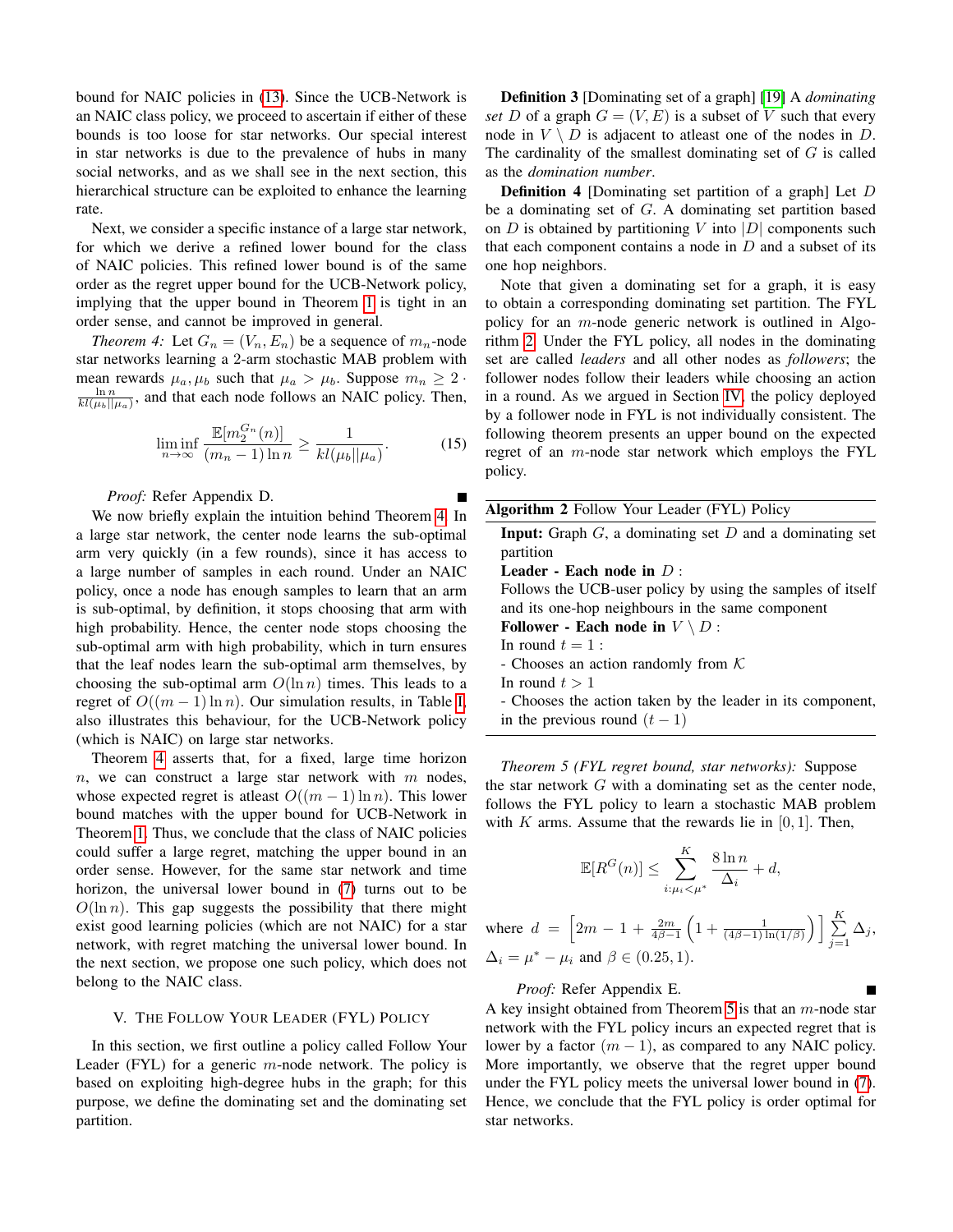Finally, we present a result that asserts an upper bound on the expected regret of a generic network under the FYL policy.

<span id="page-6-3"></span>*Theorem 6 (FYL regret bound, general networks):* Let D be a dominating set of an m−node network  $G = (V, E)$ . Suppose  $G$  with the dominating set  $D$  employs the FYL policy to learn a stochastic MAB problem with  $K$  arms, and the rewards lie in  $[0, 1]$ , then

$$
\mathbb{E}[R^G(n)] \le \sum_{i:\mu_i < \mu^*}^{K} \frac{8|D|\ln n}{\Delta_i} + d.
$$

*Proof:* Refer Appendix F.

From the above theorem we infer that, the expected regret of a network scales linearly with the cardinality of a given dominating set. Hence, in order to obtain a tighter upper bound, we need to supply a smallest dominating set  $D^*$  to the FYL policy. Suppose, if we provide  $D^*$  as the input to the FYL policy, then we obtain an improvement of factor  $m/|D^*|$ in the expected regret of an  $m$ -node network compared to the fully disconnected network.

It is known that, computing a smallest dominating set of a given graph is an NP-hard problem [\[20\]](#page-7-16). However, fast distributed approximation algorithms for the same are wellknown in the literature. For example, Algorithm 35 in [\[20\]](#page-7-16) finds a smallest dominating set with an approximation factor  $log(MaxDegree(G))$ . Also, upper bounds on the domination number for specific networks such as Erdos-Renyi, powerlaw preferential attachment and random geometric graphs are available in [\[21\]](#page-7-17)–[\[23\]](#page-8-1).

#### VI. NUMERICAL RESULTS

<span id="page-6-0"></span>We now present some simulations that serve to corroborate our analysis. The simulations have been carried out using MATLAB, and are averaged over 100 sample paths. We fix the time horizon *n* to be  $10^5$ .

### *A. Performance of UCB-Network on various networks*

We consider the following two scenarios:  $(i)$  10 node FC, circular, star and FD networks, 2 arms, Bernoulli rewards with means  $0.7, 0.5$ , and  $(ii)$  20 node FC, circular, star and FD networks, 10 arms, Bernoulli rewards with means  $1, 0.9, 0.8, \ldots, 0.1$ . We run the UCB-Network policy for these scenarios, and calculate the expected regret of the network and percentage of time the optimal arm is played by the network. The results are shown in Fig. [2](#page-7-18) and [3.](#page-7-18) It can be observed from Fig. [2](#page-7-18) and [3](#page-7-18) that the expected regret of the network decreases and the percentage of time the optimal arm is chosen by the network increases, as connectivity of the network increases. This is because, an increase in the connectivity of the network increases the number of observations available to a user, in a given round.

<span id="page-6-2"></span>TABLE I: Expected number of times arm 2 played by a node in star networks under UCB-Network policy, 2 armed MAB problem with Bernoulli mean rewards as 0.7 and 0.5

| Size of the network | Center Node | Leaf Node        |
|---------------------|-------------|------------------|
|                     | 66          | 448              |
| 10                  | 79          | 442              |
| 25                  | 33          | 486              |
| 50                  | 10          | 502              |
| 100                 |             | $\overline{514}$ |
| 200                 |             | 516              |
| 350                 |             | 513              |

## *B. Performance of UCB-Network on star networks*

We consider 5, 10, 25, 50, 100, 200 and 350 node star networks, each learning a 2-armed stochastic bandit problem with Bernoulli rewards of means 0.7 and 0.5. We run the UCB-Network policy on the aforementioned networks, and summarise the results in Table [I.](#page-6-2) Observe that, the expected number of times the center node chooses arm 2 (sub-optimal arm) decreases as the network size increases. This forces each leaf node to choose arm 2 on its own in order to learn. Therefore, as the star network size increases, the expected regret of the network can be approximated as the product of the network size and the expected regret of an isolated node.

## *C. Comparison of UCB-Network and FYL policies*

We consider 25, 100 and 350 node star networks learning a 2-arm stochastic bandit problem with Bernoulli rewards of means 0.7 and 0.5. We run both UCB-Network and FYL policies on the above-mentioned networks. It can be observed from Fig. [4](#page-7-18) that the star networks incur much smaller expected regret under the FYL policy, as compared to UCB-Network, and learn the optimal arm much faster.

## VII. CONCLUDING REMARKS

<span id="page-6-1"></span>We studied the collaborative learning of a stochastic MAB problem by a group of users connected through a social network. We analysed the regret performance of widelystudied single-agent learning policies, extended to a network setting. Specifically, we showed that the class of NAIC policies (such as UCB-Network) could suffer a large expected regret in the network setting. We then proposed and analysed the FYL policy, and demonstrated that exploiting the structure of the network leads to a substantially lower expected regret. In particular, the FYL policy's upper bound on the expected regret matches the universal lower bound, for star networks, proving that the FYL policy is order optimal. This also suggests that using the center node as an information hub is the right information structure to exploit.

In terms of future research directions, we plan to study this model for other flavours of MAB problems such as linear stochastic [\[24\]](#page-8-2) and contextual bandits [\[25\]](#page-8-3). Even in the basic stochastic bandit model considered here, several fundamental questions remain unanswered. For a given network structure, what is the least regret achievable by *any* local informationconstrained learning strategy? Is it possible in a general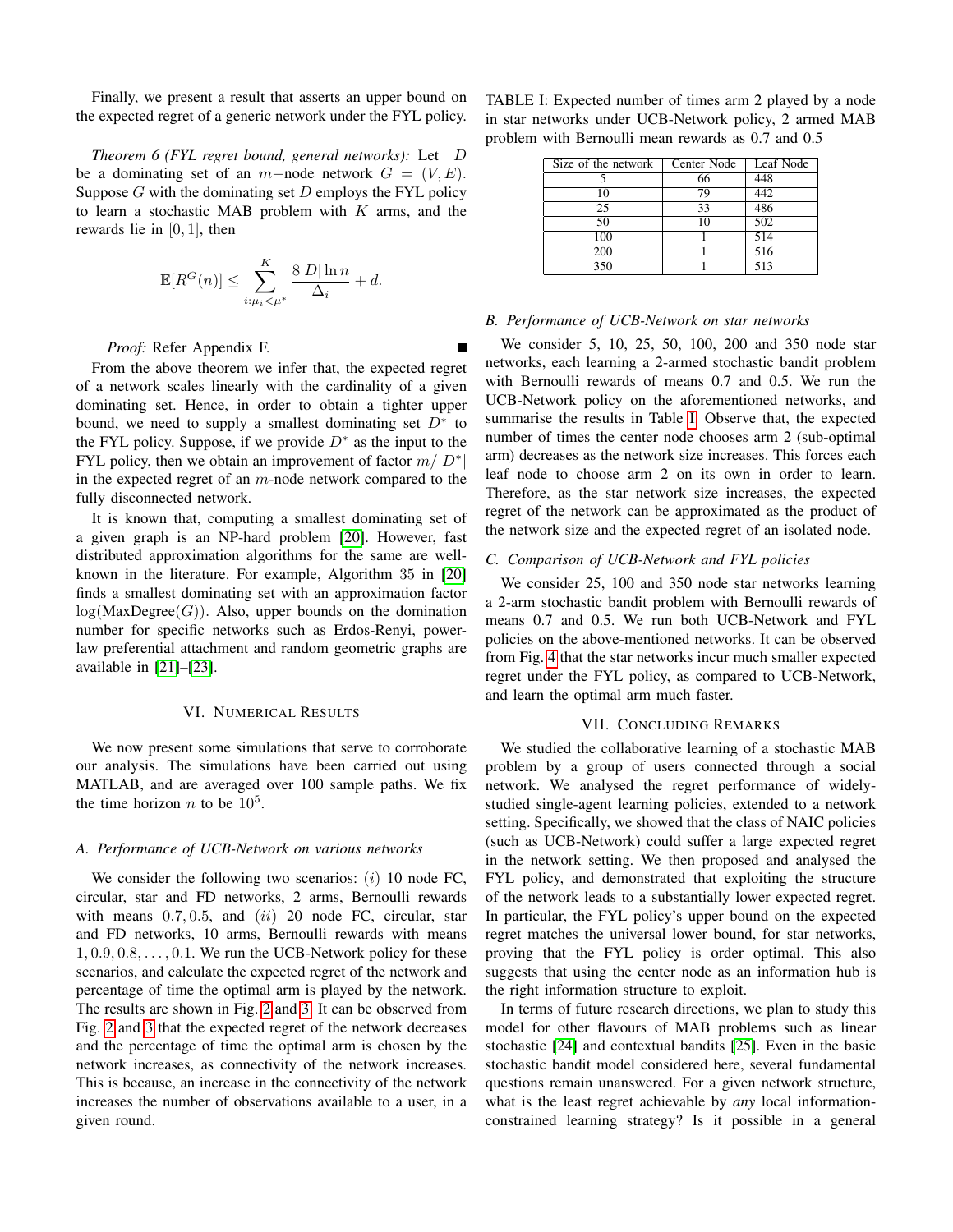<span id="page-7-18"></span>

Fig. 2: Performance comparison of UCB-Network policy on various 10 node networks: 2 arms, Bernoulli rewards with means 0.7 and 0.5



Fig. 3: Performance comparison of UCB-Network policy on various 20 node networks: 10 arms, Bernoulli rewards with means  $1, 0.9, \ldots, 0.1$ 

 $0$   $10^{1}$   $10^{2}$   $10^{3}$   $10^{4}$   $10^{5}$ 

**round number**



Fig. 4: Performance comparison of UCB-Network and FYL policies on various star networks: 2 arms, Bernoulli rewards with means 0.7 and 0.5

network to outperform 'good single-agent' policies (i.e., those that work well individually, like UCB) run independently throughout the network? If so, what kind of information sharing/exchange might an optimal strategy perform? It is conceivable that there could be sophisticated distributed bandit strategies that could signal within the network using their action/reward sequences, which in turns begs for an approach relying on information-theoretic tools.

#### **REFERENCES**

- <span id="page-7-0"></span>[1] T. L. Lai and H. Robbins, "Asymptotically efficient adaptive allocation rules," *Advances in applied mathematics*, vol. 6, no. 1, pp. 4–22, 1985.
- <span id="page-7-1"></span>[2] P. Auer, N. Cesa-Bianchi, and P. Fischer, "Finite-time analysis of the multiarmed bandit problem," *Machine learning*, vol. 47, no. 2-3, pp. 235–256, 2002.
- <span id="page-7-2"></span>[3] W. Mobile, "Waze," *Retrieved January*, vol. 3, p. 2013, 2012.
- <span id="page-7-3"></span>[4] S. Agrawal and N. Goyal, "Analysis of thompson sampling for the multiarmed bandit problem," *arXiv preprint arXiv:1111.1797*, 2011.
- <span id="page-7-4"></span>[5] R. Agrawal, "Sample mean based index policies with o (log n) regret for the multi-armed bandit problem," *Advances in Applied Probability*, pp. 1054–1078, 1995.
- [6] P. Auer, N. Cesa-Bianchi, Y. Freund, and R. E. Schapire, "The nonstochastic multiarmed bandit problem," *SIAM Journal on Computing*, vol. 32, no. 1, pp. 48–77, 2002.
- <span id="page-7-5"></span>[7] S. Bubeck and N. Cesa-Bianchi, "Regret analysis of stochastic and nonstochastic multi-armed bandit problems," *arXiv preprint arXiv:1204.5721*, 2012.
- <span id="page-7-6"></span>[8] K. Liu and Q. Zhao, "Distributed learning in multi-armed bandit with multiple players," *Signal Processing, IEEE Transactions on*, vol. 58, no. 11, pp. 5667–5681, 2010.
- [9] A. Anandkumar, N. Michael, and A. Tang, "Opportunistic spectrum access with multiple users: learning under competition," in *INFOCOM, 2010 Proceedings IEEE*. IEEE, 2010, pp. 1–9.
- <span id="page-7-7"></span>[10] N. Nayyar, D. Kalathil, and R. Jain, "On regret-optimal learning in decentralized multi-player multi-armed bandits," *arXiv preprint arXiv:1505.00553*, 2015.
- <span id="page-7-8"></span>[11] S. Liu, C. Chen, and Z. Zhang, "Distributed multi-armed bandits: Regret vs. communication," *arXiv preprint arXiv:1504.03509*, 2015.
- <span id="page-7-9"></span>[12] N. Cesa-Bianchi, C. Gentile, Y. Mansour, and A. Minora, "Delay and cooperation in nonstochastic bandits," *arXiv preprint arXiv:1602.04741*, 2016.
- <span id="page-7-10"></span>[13] S. Buccapatnam, A. Eryilmaz, and N. B. Shroff, "Multi-armed bandits" in the presence of side observations in social networks," in *Decision and Control (CDC), 2013 IEEE 52nd Annual Conference on*. IEEE, 2013, pp. 7309–7314.
- <span id="page-7-11"></span>[14] S. Buccapatnam, J. Tan, and L. Zhang, "Information sharing in distributed stochastic bandits," in *Computer Communications (INFOCOM), 2015 IEEE Conference on*. IEEE, 2015, pp. 2605–2613.
- <span id="page-7-12"></span>[15] S. Caron, B. Kveton, M. Lelarge, and S. Bhagat, "Leveraging side observations in stochastic bandits," *arXiv preprint arXiv:1210.4839*, 2012.
- [16] S. Mannor and O. Shamir, "From bandits to experts: On the value of side-observations," in *Advances in Neural Information Processing Systems*, 2011, pp. 684–692.
- <span id="page-7-13"></span>[17] N. Alon, N. Cesa-Bianchi, O. Dekel, and T. Koren, "Online learning with feedback graphs: Beyond bandits," *arXiv preprint arXiv:1502.07617*, 2015.
- <span id="page-7-14"></span>[18] S. Kar, H. V. Poor, and S. Cui, "Bandit problems in networks: Asymptotically efficient distributed allocation rules," in *Decision and Control and European Control Conference (CDC-ECC), 2011 50th IEEE Conference on*. IEEE, 2011, pp. 1771–1778.
- <span id="page-7-15"></span>[19] T. W. Haynes, S. Hedetniemi, and P. Slater, *Fundamentals of domination in graphs.* CRC Press, 1998.<br>[20] F. Kuhn, Lecture
- <span id="page-7-16"></span>Lecture notes on Network Algorithms. http://bit.ly/1SjmOTt, Summer term, 2013.
- <span id="page-7-17"></span>[21] B. Wieland and A. P. Godbole, "On the domination number of a random graph," *The electronic journal of combinatorics*, vol. 8, no. 1, p. R37, 2001.
- [22] F. Molnár Jr, N. Derzsy, É. Czabarka, L. Székely, B. K. Szymanski, and G. Korniss, "Dominating scale-free networks using generalized probabilistic methods," *Scientific reports*, vol. 4, 2014.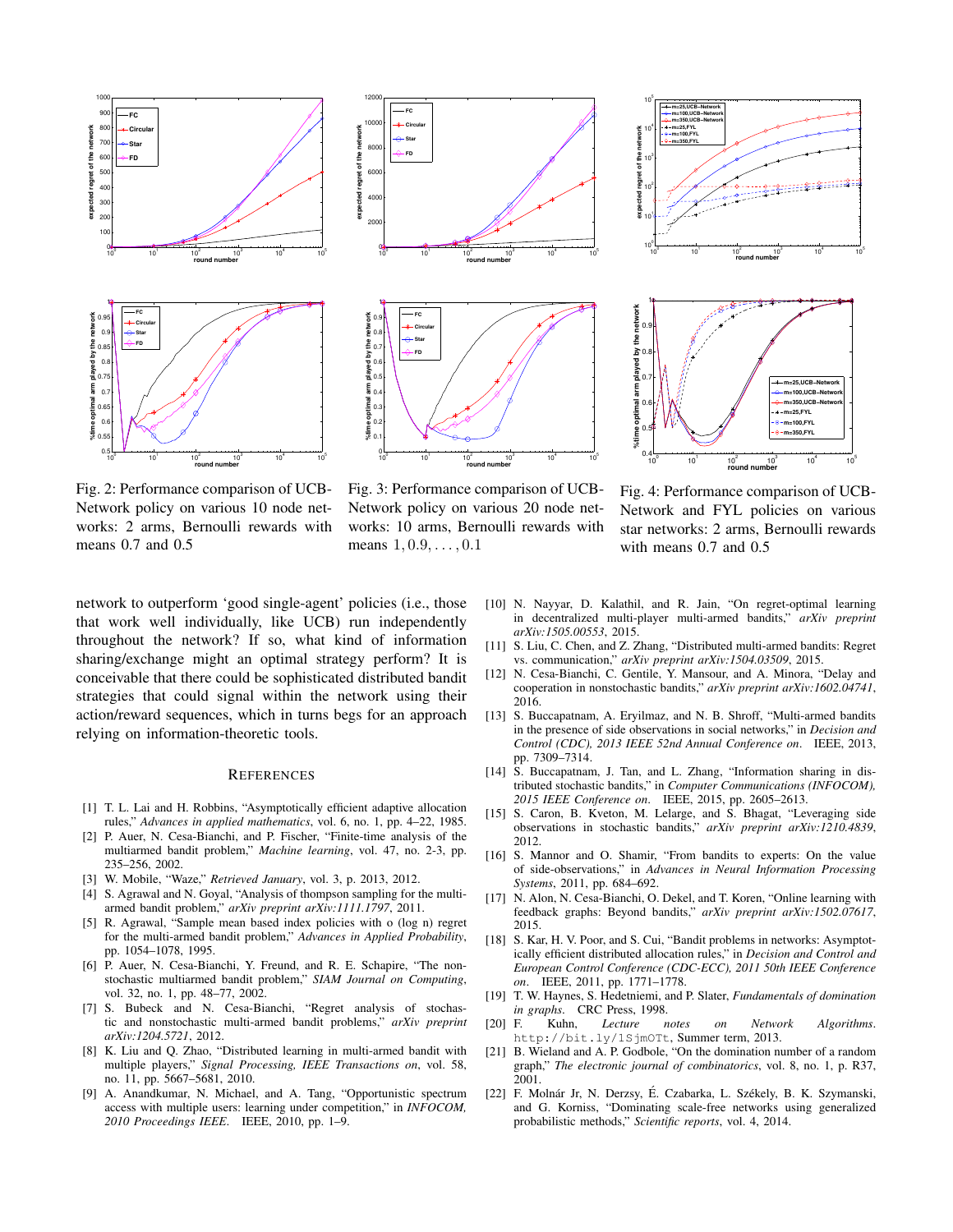- <span id="page-8-1"></span>[23] A. Bonato, M. Lozier, D. Mitsche, X. Pérez-Giménez, and P. Prałat, "The domination number of on-line social networks and random geometric graphs," in *International Conference on Theory and Applications of Models of Computation*. Springer, 2015, pp. 150–163.
- <span id="page-8-2"></span>[24] Y. Abbasi-Yadkori, D. Pál, and C. Szepesvári, "Improved algorithms for linear stochastic bandits," in *Advances in Neural Information Processing Systems*, 2011, pp. 2312–2320.
- <span id="page-8-3"></span>[25] L. Li, W. Chu, J. Langford, and R. E. Schapire, "A contextual-bandit approach to personalized news article recommendation," in *Proceedings of the 19th international conference on World wide web*. ACM, 2010, pp. 661–670.
- <span id="page-8-5"></span>[26] S. Bubeck, "Jeux de bandits et fondations du clustering," Ph.D. dissertation, Citeseer, 2010.

#### APPENDIX A

We require the following Lemma [1,](#page-8-4) [2,](#page-8-0) [3](#page-9-0) and inequality to prove Theorem [1.](#page-2-4)

*Hoeffding's Maximal Inequality* [\[26\]](#page-8-5): Let  $X_1, X_2, \ldots$  be centered i.i.d random variables lying in [0, 1]. Then, for any  $x > 0$ and  $t > 1$ ,

$$
\mathbb{P}\left(\exists s \in \{1,\ldots,t\}, \sum_{i=1}^s X_i > x\right) \le \exp\left(-\frac{2x^2}{t}\right).
$$

In order to introduce Lemma [1,](#page-8-4) we need the following.

Consider a new probability space with probability measure  $\mathbb{P}$ , for the rewards corresponding to all arms. First, for a fixed node  $v \in V$ , for each action  $i \in \mathcal{K}$ , we consider a sequence of i.i.d. random variables  ${Y_i(k)}_{k=1}^{\infty}$  with arm i's distribution. If a node  $v$  or its neighbours choose an arm  $i$ , then they receive the rewards from the sequence  $\{Y_i(k)\}_{k=1}^{\infty}$ . Next, for each  $u \in$  $V \setminus \mathcal{N}(v)$ , for each action  $i \in \mathcal{K}$ , we consider a sequence of i.i.d. random variables  $\{X_i^u(k)\}_{k=1}^\infty$  with arm *i*'s distribution. If a node  $u \in V \setminus \mathcal{N}(v)$  chooses an arm i, then it receives a reward from the sequence  $\{X_i^u(k)\}_{k=1}^{\infty}$ . Recall that, in the setting described in Section [II,](#page-1-1) if a user  $v$  chooses arm  $i$ , then it receives a reward from the sequence  $\{X_i^u(k)\}_{k=1}^\infty$ . In this probability space, we considered the probability measure to be P.

We prove that the probability of a sample path of the network in both probability spaces are equal, in the following lemma. Hence, this allows us to equivalently work in the new probability space, as and when appropriate.

*Lemma 1:* Consider an m-node undirected user graph. Let  $A(t)$  and  $Z(t)$  be the random variables which indicate the actions chosen by all nodes and the corresponding rewards, in round t. Let  $E(k) = (A(k), Z(k), \ldots, A(1), Z(1))$ . Then,  $\forall t \geq 1,$ 

$$
\mathbb{P}[E(t) = (\bar{a}_{1:t}, \bar{z}_{1:t})] = \tilde{\mathbb{P}}[E(t) = (\bar{a}_{1:t}, \bar{z}_{1:t})],
$$

where  $\bar{a}_{1:t} = (\bar{a}_1, \ldots, \bar{a}_t), \bar{z}_{1:t} = (\bar{z}_1, \ldots, \bar{z}_t)$  with  $\bar{a}_k \in \mathcal{K}^m$ and  $\bar{z}_k \in [0, 1]^m$  for any  $k \geq 1$ .

*Proof:* We establish the result using induction on t. The result trivially holds for  $t = 1$ , since a policy does not possess any information in the very first round itself. Assume that it is true for  $t = k$ . Then,

$$
\mathbb{P}[E(k) = (\bar{a}_{1:k}, \bar{z}_{1:k})] = \tilde{\mathbb{P}}[E(k) = (\bar{a}_{1:k}, \bar{z}_{1:k})].
$$

Now, we prove that the result holds for  $t = k + 1$ .

$$
\mathbb{P}[E(k+1) = (\bar{a}_{1:k+1}, \bar{z}_{1:k+1})]
$$
\n
$$
= \mathbb{P}[A(k+1) = \bar{a}_{k+1}, Z(k+1) = \bar{z}_{k+1}, E(k) = (\bar{a}_{1:k}, \bar{z}_{1:k})],
$$
\n
$$
= \mathbb{P}[A(k+1) = \bar{a}_{k+1}, Z(k+1) = \bar{z}_{k+1}|E(k) = (\bar{a}_{1:k}, \bar{z}_{1:k})]
$$
\n
$$
\cdot \mathbb{P}[E(k) = (a_{1:k}, \bar{z}_{1:k})],
$$
\n
$$
= \mathbb{P}[A(k+1) = \bar{a}_{k+1}, Z(k+1) = \bar{z}_{k+1}|E(k) = (\bar{a}_{1:k}, \bar{z}_{1:k})]
$$

 $\cdot \tilde{\mathbb{P}}[E(k) = (\bar{a}_{1:k}, \bar{z}_{1:k})],$  (16) since we assumed that the result is true for  $t = k$ . Note that, in our model, the actions taken by a policy in round  $(k + 1)$ for a given  $E(k)$ , are independent of the probability space from which the rewards are generated. Further, the reward distributions of arms are identical in both probability spaces

$$
\mathbb{P}[A(k+1) = \bar{a}_{k+1}, Z(k+1) = \bar{z}_{k+1} | E(k) = (\bar{a}_{1:k}, \bar{z}_{1:k})]
$$
  
= 
$$
\mathbb{P}[A(k+1) = \bar{a}_{k+1}, Z(k+1) = \bar{z}_{k+1} | E(k) = (\bar{a}_{1:k}, \bar{z}_{1:k})].
$$
 (17)

By substituting  $(17)$  in  $(16)$ , we obtain

$$
\mathbb{P}\left[E(k+1)=(\bar{a}_{1:k+1},\bar{z}_{1:k+1})\right]=\newline \tilde{\mathbb{P}}\left[E(k+1)=(\bar{a}_{1:k+1},\bar{z}_{1:k+1})\right],
$$

<span id="page-8-7"></span><span id="page-8-6"></span>Г

which completes the proof.

<span id="page-8-0"></span>*Lemma 2:* Let  $c_{t,S} = \sqrt{\frac{2 \ln t}{S}}, \beta \in (0,1)$ . For each  $v \in V$ and sub-optimal arm *i*, define  $\tau_i^v$  as follows:

$$
\tau_i^v = \min\{t \in [n] : m_i^v(t) \ge l_i = \left\lceil \frac{8\ln n}{\Delta_i^2} \right\rceil\}.
$$

Then, for each  $t > \tau_i^v$ ,

 $\mathbb P$  and  $\mathbb P$ . Therefore,

$$
\mathbb{P}\left(\{\hat{\mu}_{m_*^v(t)} + c_{t,m_*^v(t)} \le \hat{\mu}_{m_i^v(t)} + c_{t,m_i^v(t)}\}\right) \le 2\left(\frac{\ln t}{\ln(1/\beta)} + 1\right)\frac{1}{t^{4\beta}}.
$$

*Proof:* For convenience, we denote

$$
A_i^v(t) = \{\hat{\mu}_{m_*^v(t)} + c_{t,m_*^v(t)} \leq \hat{\mu}_{m_i^v(t)} + c_{t,m_i^v(t)}\}.
$$

<span id="page-8-4"></span>Note that,

$$
\mathbb{P}\left(A_i^v(t)\cap\{t>\tau_i^v\}\right)=\mathbb{P}\left(A_i^v(t)\cap\{m_i^v(t)\geq l_i\}\right).
$$
 (18)

Observe that, the event  $A_i^v(t)$  occurs only if atleast one of the following events occur.

$$
\{\hat{\mu}_{m^v_*(t)} \le \mu^* - c_{t,m^v_*(t)}\},\tag{19}
$$

$$
\{\hat{\mu}_{m_i^v(t)} \ge \mu_i + c_{t,m_i^v(t)}\},\tag{20}
$$

<span id="page-8-9"></span><span id="page-8-8"></span>
$$
\{\mu^* < \mu_i + 2c_{t,m_i^v(t)}\}.\tag{21}
$$

Note that, the event given by [\(21\)](#page-8-8) does not occur when the event  $\{m_i^v(t) \ge l_i\}$  occurs. Hence,

$$
\mathbb{P}(A_i^v(t) \cap \{m_i^v(t) \ge l_i\}) \le
$$
  
\n
$$
\mathbb{P}(\{\hat{\mu}_{m_i^v(t)} \le \mu^* - c_{t,m_i^v(t)}\} \cup \{\hat{\mu}_{m_i^v(t)} \ge \mu_i + c_{t,m_i^v(t)}\}\
$$
  
\n
$$
\cap \{m_i^v(t) \ge l_i\}),
$$
  
\n
$$
\le \mathbb{P}(\{\hat{\mu}_{m_i^v(t)} \le \mu^* - c_{t,m_i^v(t)}\})
$$
  
\n
$$
+ \mathbb{P}(\{\hat{\mu}_{m_i^v(t)} \ge \mu_i + c_{t,m_i^v(t)}\}).
$$
\n(22)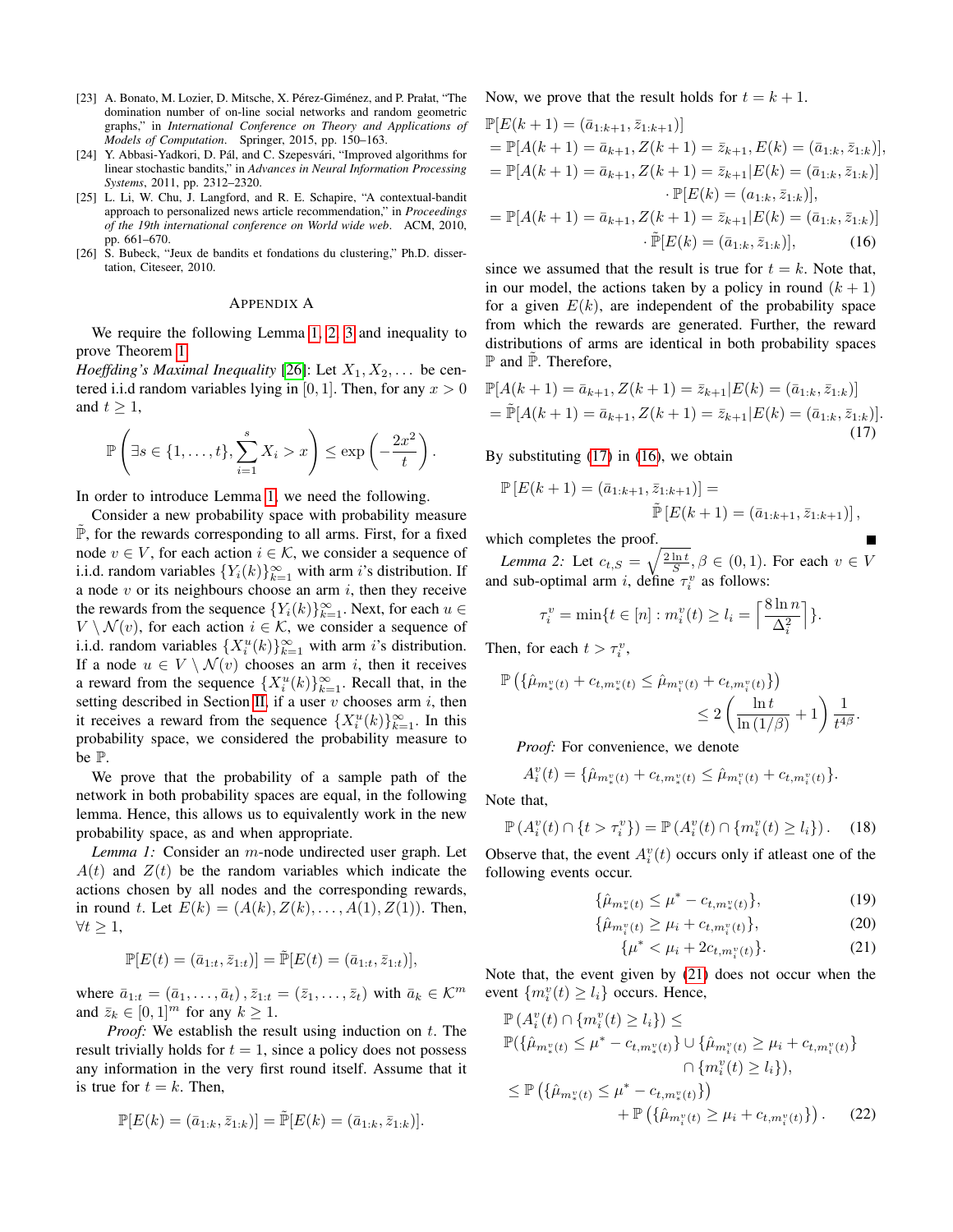For each node  $v \in V$  and each arm i, the initialization phase of the UCB-user policy implies that  $|\mathcal{N}(v)| \le m_i^v(t) \le |\mathcal{N}(v)|t$ . Therefore,

$$
\begin{aligned} &\mathbb{P}\left(\hat{\mu}_{m_{*}^{v}(t)}\leq\mu^{*}-c_{t,m_{*}^{v}(t)}\right)\leq\\ &\mathbb{P}\left(\exists s_{*}\in\{|\mathcal{N}(v)|,\ldots,|\mathcal{N}(v)|t\}:\hat{\mu}_{s_{*}}\leq\mu^{*}-c_{t,s_{*}}\right),\\ &\leq\sum_{j=0}^{\frac{\ln{t}}{\ln\left(1/\beta\right)}}\mathbb{P}\Big(\exists s_{*}:\vert\mathcal{N}(v)\vert\beta^{j+1}t
$$

$$
s_*\hat{\mu}_{s_*} \le s_*\mu^* - \sqrt{2s_*\ln t}\bigg),\tag{23}
$$

$$
\leq \sum_{j=0}^{\frac{\ln(t/\beta)}{\ln(1/\beta)}} \mathbb{P} \Big( \exists s_* : |\mathcal{N}(v)| \beta^{j+1} t < s_* \leq |\mathcal{N}(v)| \beta^j t, \quad s_* \hat{\mu}_{s_*} \leq s_* \mu_* - \sqrt{2|\mathcal{N}(v)| \beta^{j+1} t \ln t} \Big). \tag{24}
$$

Here, [\(23\)](#page-9-1) is due to the peeling argument on geometric grid over  $[\mathcal{N}(v), \mathcal{N}(v)|t]$ . This implies that, for  $\beta \in (0, 1), a \geq 1$ 1, if  $s \in \{a, \ldots, at\}$  then there exists  $j \in \{0, \ldots, \frac{\ln t}{\ln(1/\beta)}\}$ such that  $a\beta^{j+1}t < s \le a\beta^j t$ . Now, we proceed to bound the probability of the event given by [\(24\)](#page-9-2) using Hoeffding's maximal inequality and Lemma [1.](#page-8-4) Hence,

$$
\mathbb{P}\left(\hat{\mu}_{m_*^v(t)} \le \mu^* - c_{t,m_*^v(t)}\right) \le \sum_{j=0}^{\frac{\ln t}{\ln(1/\beta)}} \exp\left(-4\beta \ln t\right),
$$
  

$$
\le \left(\frac{\ln t}{\ln\left(1/\beta\right)} + 1\right) \frac{1}{t^{4\beta}}.\tag{25}
$$

Similarly, we can show that

<span id="page-9-4"></span>
$$
\mathbb{P}\left(\hat{\mu}_{m_i^v(t)} \ge \mu_i + c_{t,m_i^v(t)}\right) \le \left(\frac{\ln t}{\ln\left(1/\beta\right)} + 1\right) \frac{1}{t^{4\beta}}.\tag{26}
$$

<span id="page-9-0"></span>Substituting [\(25\)](#page-9-3) and [\(26\)](#page-9-4) in [\(22\)](#page-8-9) gives the desired result.  $\blacksquare$ *Lemma 3:* Let  $\tau_i^v \forall v \in V$ , and  $l_i, \forall 1 \le i \le K$  be as defined in the Lemma [2.](#page-8-0) Assume that a node  $v$  stops playing the suboptimal arm i at time  $\tau_i^v$ . Then, for an arm i,  $\Sigma$  $T_i^v(\tau_i^v) \leq$ 

v∈V  $C_G l_i$ , where  $C_G l_i$  is the solution to the optimisation problem in [\(2\)](#page-3-1).

*Proof:* We first evaluate the value of the random variable  $\sum_{i=1}^{m}$  $\sum_{v=1} T_i^v(\tau_i^v)$  for all realizations. Then, we determine the maximum value of the random variable over all realizations. The following algorithm gives the value of the above mentioned random variable for a realization. Consider an  $m$  length column vector of zeros, say  $y$ .

#### *Algorithm*:

Step 1: Select an integer I from  $B = \{1, 2, \ldots, m\}.$ 

Step 2: Increase  $y(I)$  by 1, *i.e.*,  $y(I) = y(I) + 1$ .

Step 3: Find the indices (say  $C$ ) corresponding to elements in  $Ay$  which are atleast  $l_i$ . Here,  $A$  is the adjacency matrix of the graph  $G$ .

Step 4: Update  $B = B \setminus C$  and A by removing rows corresponding to  $C$  in  $A$ 

Step 5: Go to step 1, if  $B$  is non-empty else stop by

returning y.

Here, step 4 ensures that nodes having  $l_i$  samples of arm i stops playing arm i further. Observe that  $||y||_1$ , where y is the vector returned by the above algorithm, yields the value of the random variable  $\sum_{i=1}^{m} T_i^v(\tau_i^v)$  for a realization. Therefore, it suffices to maximize  $||y||_1$  over all realizations.

<span id="page-9-1"></span>The optimisation problem in [\(2\)](#page-3-1) captures the above. The final constraint in [\(2\)](#page-3-1) ensures that the node  $\eta_k$  has  $l_i$  samples of suboptimal arm i at time instance  $\gamma_k$ . Recall that,  $\gamma_k$  is a random variable which tracks the *least* time at which atleast k nodes have more than  $l_i$  samples of arm i. The penultimate constraint ensures that sub-optimal arm i count of node  $\eta_k$  does not increase(or stop playing arm i) after time instance  $\gamma_k$ . Hence, a feasible point in the above optimisation problem is a sequence  ${z_k}_{k=1}^m$  which satisfies the aforementioned two constraints. Then,  $||z_m||_1$  corresponds to the value of the random variable  $\sum_{i=1}^{m} T_i^v(\tau_i^v)$  for a realization. П

<span id="page-9-2"></span> $v=1$ <br>By using the above lemmas, we now prove Theorem [1.](#page-2-4)

*Proof:* From [\(1\)](#page-2-5), we need to upper bound  $\mathbb{E}[T_i^v(n)]$  for all  $v \in V$  in order to upper bound the expected regret of G. Let  $B_i^v(t)$  be the event that node-v plays sub-optimal action-i in round t:

$$
B_i^v(t) = \{\hat{\mu}_{m_j^v(t)} + c_{t,m_j^v(t)} \le \hat{\mu}_{m_i^v(t)} + c_{t,m_i^v(t)}, \forall j \ne i\},
$$
  

$$
\subseteq \{\hat{\mu}_{m_*^v(t)} + c_{t,m_*^v(t)} \le \hat{\mu}_{m_i^v(t)} + c_{t,m_i^v(t)}\}.
$$
 (27)

<span id="page-9-3"></span>Hence,

$$
\mathbb{E}\left[\sum_{v=1}^{m}T_{i}^{v}(n)\right] = \mathbb{E}\left[\sum_{v=1}^{m}\sum_{t=1}^{n}[\mathbb{I}_{\{t\leq\tau_{i}^{v},B_{i}^{v}(t)\}}+\mathbb{I}_{\{t>\tau_{i}^{v},B_{i}^{v}(t)\}}]\right],
$$
\n
$$
=\mathbb{E}\left[\sum_{v=1}^{m}T_{i}^{v}(\tau_{i}^{v})\right]+\mathbb{E}\left[\sum_{v=1}^{m}\sum_{t=1}^{n}\mathbb{I}_{\{t>\tau_{i}^{v},B_{i}^{v}(t)\}}\right].
$$
\n(28)

Now, we upper bound (b) in [\(28\)](#page-9-5). Let  $1 \le v \le m$ . Since,  $m_i^v(t) \geq l_i$  for  $t > \tau_i^v$ ,

<span id="page-9-5"></span>
$$
\mathbb{E}\left[\sum_{t=1}^{n}\mathbb{I}_{\{t>\tau_i^v\}}\mathbb{I}_{B_i^v(t)}\right] = \sum_{t=1}^{n}\mathbb{P}\left(B_i^v(t), \{t>\tau_i^v\}\right),
$$
\n
$$
\leq \sum_{t=1}^{\infty} 2\left(\frac{\ln t}{\ln\left(1/\beta\right)} + 1\right) \frac{1}{t^{4\beta}},
$$
\n
$$
\leq \int_{1}^{\infty} 2\left(\frac{\ln t}{\ln\left(1/\beta\right)} + 1\right) \frac{1}{t^{4\beta}} dt,
$$
\n
$$
= \frac{2}{4\beta - 1} + \frac{2}{(4\beta - 1)^2 \ln(1/\beta)},
$$

where  $(c)$  is due to Lemma [2.](#page-8-0) Thus,  $(b)$  in [\(28\)](#page-9-5) upper bounded as

<span id="page-9-6"></span>
$$
\mathbb{E}\left[\sum_{v=1}^{m}\sum_{t=1}^{n}\mathbb{I}_{\{t>\tau_{i}^{v}\}}\mathbb{I}_{B_{i}^{v}(t)}\right] \leq m\left(\frac{2}{4\beta-1}+\frac{2}{(4\beta-1)^{2}\ln(1/\beta)}\right).
$$
 (29)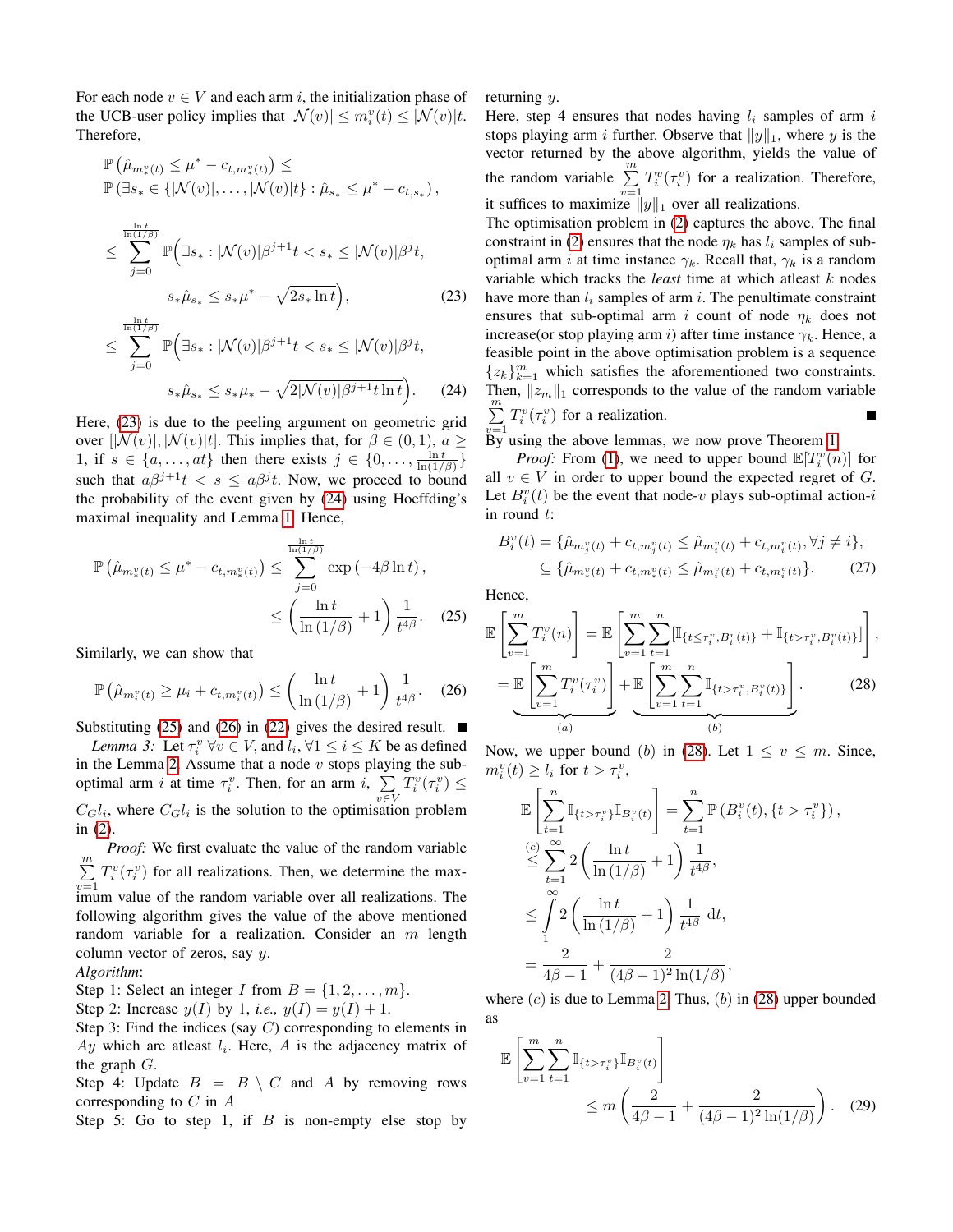Now, we upper bound the random variable in  $(a)$  in [\(28\)](#page-9-5) for all realizations. Consider a new system in which each node v stops playing sub-optimal arm i for  $t > \tau_i^v$ . By using Lemma [3,](#page-9-0) we can calculate an upper bound on  $\sum_{v=1}^{n} T_i^v(\tau_i^v)$ . It is easy to see that the same upper bound also holds for  $(a)$  in [\(28\)](#page-9-5). Hence,

<span id="page-10-1"></span>
$$
\mathbb{E}\left[\sum_{v=1}^{m}T_{i}^{v}(\tau_{i}^{v})\right] \leq C_{G}l_{i}.\tag{30}
$$

Combining [\(28\)](#page-9-5), [\(29\)](#page-9-6) and [\(30\)](#page-10-1) establishes the desired result.

<span id="page-10-0"></span>*Lemma 4:* Consider a network  $G = (V, E)$  learning a K-arm stochastic MAB problem with mean rewards  $\mu_1 \geq \mu_2 \geq \ldots \mu_K$ . Assume that, each arm distribution is discrete and it assigns a non-zero probability to each possible value. Then, the UCB-user policy followed by any user  $v$ in G to learn the above MAB problem is non-altruistic and individually consistent (NAIC) policy.

*Proof:* First, we prove the non-altruistic part. Lemma [2](#page-8-0) gives an upper bound on the probability that a node  $v$ following the UCB-user policy plays any sub-optimal arm  $i$ in round t, after it has obtained  $l_i = \frac{8 \ln n}{\Delta_i^2}$  samples of the arm i, where *n* is the time horizon. We can treat  $\frac{8}{\Delta_i^2}$  as a in the definition of non-altruistic policy. Observe that,  $\overrightarrow{in}$  [\(29\)](#page-9-6), we upper bounded the expected number of times a node  $v$  chooses any sub-optimal arm i, after it has access to  $l_i$  samples of arm  $i$ , till n. Note that, this upper bound is a constant. Hence, the UCB-user policy satisfies the non-altruistic property. Now, we prove the individually consistent part. Recall that,  $\omega_{\bar{v}}$  contains actions and the corresponding rewards of the nodes outside the neighbourhood of node  $v$ , from round 1 to  $n$ . Note that, the event  $A_i^v(t)$  defined in the proof of Lemma [2](#page-8-0) is independent of any  $\omega_{\bar{v}}$ , given the event  $\{m_i^v(t) = a, m_*^v(t) = b\}$ . Hence, on the lines of Lemma [2,](#page-8-0) for  $\beta \in (0,1)$ ,  $t > \tau_i^v$  (same as defined in Lemma [2\)](#page-8-0),

$$
\mathbb{P}\left(A_i^v(t)|\omega_{\bar{v}}\right) \le 2\left(\frac{\ln t}{\ln(1/\beta)} + 1\right)\frac{1}{t^{4\beta}}.\tag{31}
$$

Thus,

$$
\mathbb{E}[T_i^v(n)|\omega_{\bar{v}}] \le l_i + \sum_{t=\tau_i^v+1} \mathbb{P}(A_i^v(t)|\omega_{\bar{v}}),
$$
  
\n
$$
\le \frac{8\ln n}{\Delta_i^2} + \sum_{t=1}^\infty \mathbb{P}(A_i^v(t)|\omega_{\bar{v}}),
$$
  
\n
$$
= \left(\frac{8\ln n}{\Delta_i^2} + O(1)\right) \in o(n^c), \text{ for any } c > 0.
$$

Therefore, the UCB-user policy followed by a node  $v$  satisfy individually consistent property, which completes the proof.

#### APPENDIX B

*Proof of Theorem [2.](#page-4-5)*

*Proof:* Follows from Theorem 2 in [\[1\]](#page-7-0), by considering  $m_i^G(n)$  instead of  $T_i(n)$  in the event  $C_n$  defined in the respective proof.

### APPENDIX C

#### *Proof of Theorem [3.](#page-4-6)*

We now prove  $(i)$  in Theorem [3,](#page-4-6) in the following lemma. With the aid of this lemma, we then prove the second part of the theorem.

<span id="page-10-2"></span>*Lemma 5:* Consider a node v in a network G. Assume that node  $v$  follows an NAIC policy, and suppose [A1] holds. Further, assume that each arm is associated with a discrete distribution such that it assigns a non-zero positive probability to each possible value. Then, for any  $\theta \in \Theta_j$ , and for any  $\omega_{\bar{v}}$ , the following holds:

$$
\liminf_{n \to \infty} \frac{\mathbb{E}_{\theta}[m_j^v(n)|\omega_{\bar{v}}]}{\ln n} \ge \frac{1-\delta}{1+\delta} \cdot \frac{1}{kl(\theta_j||\theta_1)},
$$

$$
\liminf_{n \to \infty} \frac{\mathbb{E}_{\theta}[m_j^v(n)]}{\ln n} \ge \frac{1-\delta}{1+\delta} \cdot \frac{1}{kl(\theta_j||\theta_1)}.
$$

*Proof:* Without loss of generality, assume that  $\theta_1 = \theta^*$ and  $j = 2 \Rightarrow \theta \in \Theta_2$ . Consider a new parameter vector  $\gamma = (\theta_1, \lambda, \theta_3, \dots, \theta_K)$  such that  $\mu(\lambda) > \mu(\theta^*)$ ,  $j \neq 1$ . Note that, arm 1 is optimal under parameter vector  $\theta$ , while arm 2 is optimal under parameter vector  $\gamma$ . Let  $X_{2,1}, \ldots, X_{2,n}$ be  $n$  i.i.d samples generated from the sub-optimal arm  $2$ 's distribution with parameter vector  $\theta$ . Define

$$
\hat{kl}_s = \sum_{t=1}^s \ln\left(\frac{f(X_{2,t};\theta_2)}{f(X_{2,t};\lambda)}\right).
$$

For any  $v \in V$  and any sub-optimal arm j, and  $0 < a < \delta$ , we define

$$
C_n^v = \{ m_2^v(n) < \frac{(1 - \delta) \ln n}{k l(\theta_2 || \lambda)} \text{ and } \hat{k} l_{m_2^v(n)} \le (1 - a) \ln n \},\tag{32}
$$

where  $\hat{k}l_{m_2^v(n)} = \sum_{n=1}^\infty$  $u \in \mathcal{N}(v)$  $\overline{\sum_{j=1}^{u}(n)}$  $\sum_{t=1}^{2} \ln \left( \frac{f(X_{2,t}^u; \theta_2)}{f(X_{2,t}^u; \lambda)} \right)$  $\setminus$ since

 ${X_{2,t}^u}_{u \in \mathcal{N}(v)}$  are i.i.d. For convenience, let  $g_n = \frac{(1-\delta)\ln n}{k l(\theta_2||\lambda)}$ and  $h_n = (1 - a) \ln n$ . For a given  $\omega_{\bar{v}}$ , observed that  $C_n^v$  is a disjoint union of events of the form  ${m_1^v(n)} = n_1, m_2^v(n) = n_2, \ldots, m_K^v(n) = n_K, \hat{k}l_{n_2} \leq h_n$ with  $n_1 + n_2 \cdots + n_K = n|\mathcal{N}(V)|$  and  $n_2 \leq g_n$ . Further,  ${m_2^n(n) = n_2}$  is also a disjoint union of the events of the form  $\{\bigcap_{u \in \mathcal{N}(v)} T_2^u(n) = q_u\}$  with  $\sum_{u \in \mathcal{N}(v)} q_u = n_2$ . Since  $\boldsymbol{\gamma}$  =  $(\theta_1, \lambda, \theta_3, \dots, \theta_K)$  and  $\boldsymbol{\theta}$  =  $(\theta_1, \theta_2, \theta_3, \dots, \theta_K)$ , we write

$$
\mathbb{P}_{\gamma}\{m_1^v(n) = n_1, \dots, m_K^v(n) = n_K, \hat{k}l_{n_2} \le h_n | \omega_{\bar{v}} \} =
$$

$$
\mathbb{E}_{\theta}\left[\mathbb{I}_{\{m_1^v(n) = n_1, \dots, m_K^v(n) = n_K, \hat{k}l_{n_2} \le h_n\}}\right]
$$

$$
\prod_{u \in \mathcal{N}(v)} \prod_{t=1}^{T_2^u(n) = q_u} \frac{f(X_{2,t}^u; \lambda)}{f(X_{2,t}^u; \theta_2)}\right].
$$
(33)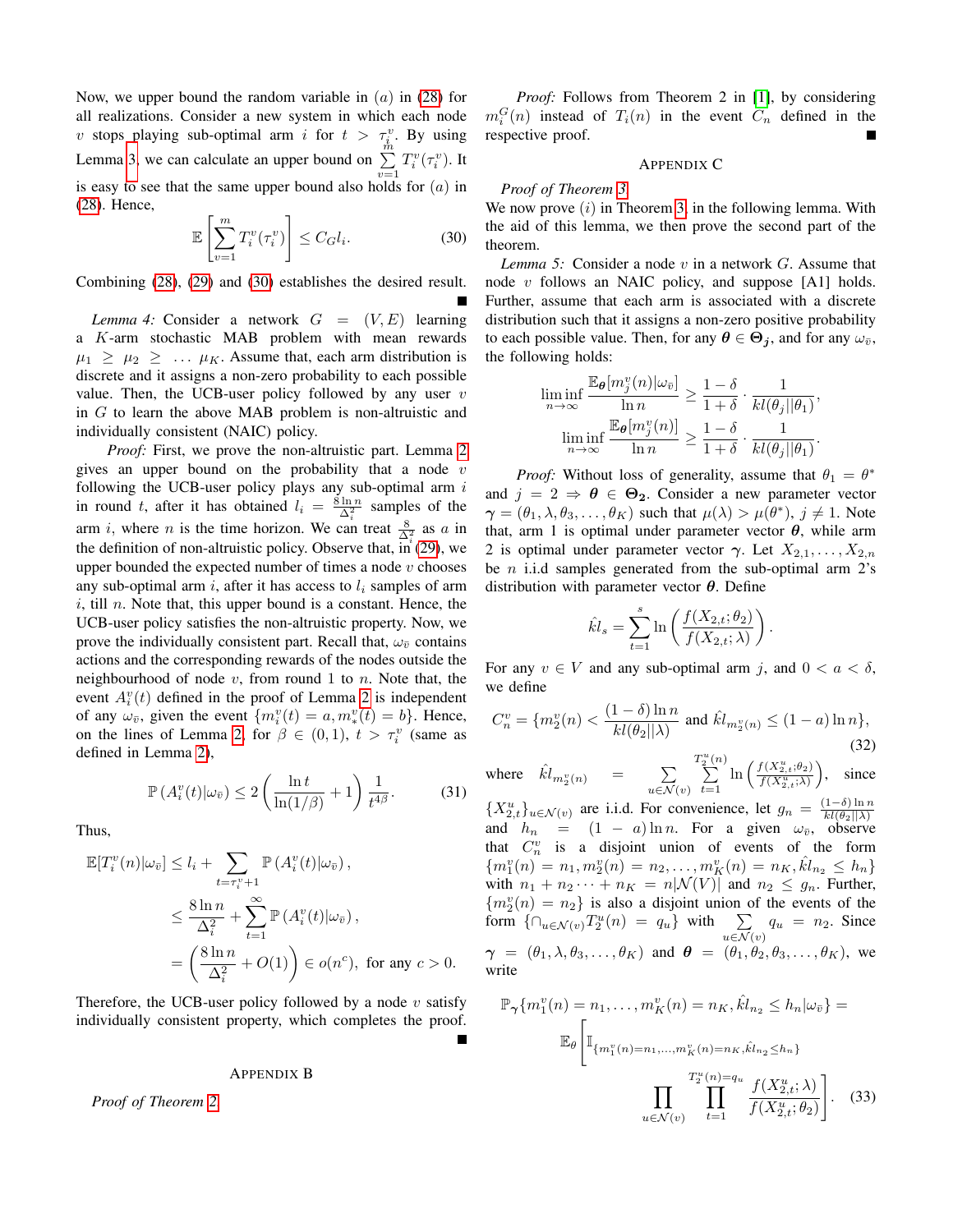However,  $\prod$  $u \in \mathcal{N}(v)$  $\prod^{q_u}$  $t=1$  $\frac{f(X_{2,t}^u; \lambda)}{f(X_{2,t}^u; \theta_2)} = \exp(-\hat{kl}_{n_2})$ . Therefore,

$$
\mathbb{P}_{\gamma}\{m_1^v(n) = n_1, \dots, m_K^v(n) = n_K, \hat{k}l_{n_2} \le h_n|\omega_{\bar{v}}\} =
$$
  

$$
\mathbb{E}_{\theta}\left[\mathbb{I}_{\{m_1^v(n) = n_1, \dots, m_K^v(n) = n_K, \hat{k}l_{n_2} \le h_n\}}\exp(-\hat{k}l_{n_2})\right].
$$

Note that,  $\exp(-\hat{kl}_{n_2}) \ge n^{-(1-a)}$ , since  $\hat{kl}_{n_2} \le h_n$  in the region of integration. Therefore,

$$
\mathbb{P}_{\gamma}\{m_1^v(n) = n_1, ..., m_K^v(n) = n_K, \hat{k}l_{n_2} \le h_n|\omega_{\bar{v}}\}\ge n^{-(1-a)}\mathbb{P}_{\theta}\{m_1^v(n) = n_1, ..., m_K^v(n) = n_K, \hat{k}l_{n_2} \le h_n|\omega_{\bar{v}}\}.
$$
 (34)

Hence,

$$
\mathbb{P}_{\gamma}(C_n^v|\omega_{\bar{v}}) \ge n^{-(1-a)} \mathbb{P}_{\theta}(C_n^v|\omega_{\bar{v}}). \tag{35}
$$

Now, we bound  $\mathbb{P}_{\theta}(C_n^v|\omega_{\bar{v}})$  as follows:

$$
\mathbb{P}_{\gamma}(C_n^v|\omega_{\bar{v}}) \leq \mathbb{P}_{\gamma}(m_2^v(n) < g_n|\omega_{\bar{v}}).
$$

Since  $T_2^v(n) \leq m_2^v(n)$ ,

$$
\mathbb{P}_{\gamma}(C_n^v|\omega_{\bar{v}}) \leq \mathbb{P}_{\gamma}(T_2^v(n) < g_n|\omega_{\bar{v}}),
$$
\n
$$
= \mathbb{P}_{\gamma}(n - T_2^v(n) > n - g_n|\omega_{\bar{v}}).
$$

Note that,  $n|\mathcal{N}(v)| - m_2^v(n)$  is a non-negative random variable and  $kl(\theta_2||\lambda) > 0$ . Therefore, applying Markov's inequality to the right-hand side in the above equation, we obtain

$$
\mathbb{P}_{\gamma}(C_n^v|\omega_{\bar{v}}) \le \frac{\mathbb{E}_{\gamma}[n - T_2^v(n)|\omega_{\bar{v}}]}{n - g_n},
$$
  
= 
$$
\frac{\sum_{i=1, i \ne 2}^K \mathbb{E}_{\gamma}[T_i^v(n)|\omega_{\bar{v}}]}{n - g_n} = \frac{(K - 1)o(n^a)}{n - O(\ln n)},
$$

for  $0 < a < \delta$ , since arm 2 is the unique optimal arm under γ. Hence,

<span id="page-11-0"></span>
$$
\mathbb{P}_{\theta}(C_n^v|\omega_{\bar{v}}) \le n^{(1-a)} \mathbb{P}_{\gamma}(C_n^v|\omega_{\bar{v}}) = o(1). \tag{36}
$$

Observe that,

$$
\mathbb{P}_{\theta} \left( C_n^v | \omega_{\bar{v}} \right) \ge \mathbb{P}_{\theta} \left( m_2^v(n) < g_n, \frac{1}{g_n} \max_{i \le g_n} \hat{k} l_i \le \frac{k l(\theta_2 || \lambda)(1 - a)}{(1 - \delta)} \Big| \omega_{\bar{v}} \right), \quad (37)
$$

<span id="page-11-2"></span>
$$
\mathbb{P}_{\theta}\left(\frac{1}{g_n}\max_{i\leq g_n}\hat{kl}_i\leq \frac{kl(\theta_2||\lambda)(1-a)}{(1-\delta)}\right)\to 1,\qquad(38)
$$

due to  $\frac{1-a}{1-\delta} > 1$  and the maximal version of the Strong Law of Large Numbers which is given below.

*Maximal version of SLLN* [\[7\]](#page-7-5): Let  $\{X_t\}$  be a sequence of independent real-valued random variables with positive mean  $\mu > 0$ . Then,

$$
\lim_{n \to \infty} \frac{1}{n} \sum_{t=1}^{n} X_t = \mu \ a.s. \Rightarrow \lim_{n \to \infty} \frac{1}{n} \max_{s=1,...,n} \sum_{t=1}^{s} X_t = \mu \ a.s.
$$

From [\(36\)](#page-11-0), [\(37\)](#page-11-1) and [\(38\)](#page-11-2), we obtain

$$
\mathbb{P}_{\theta} (m_2^v(n) < g_n | \omega_{\bar{v}}) = o(1), \ \forall \omega_{\bar{v}},
$$
\n
$$
\Rightarrow \mathbb{P}_{\theta} (m_2^v(n) < g_n) = o(1).
$$

Part (iii) of assumption,  $[A1]$ , guarantees the existence of a  $\lambda \in \Theta$  such that  $\mu(\theta_1) < \mu(\lambda) < \mu(\theta_1) + \delta$  holds. Combining  $\mu(\theta_1) > \mu(\theta_2)$  with the part (i) of [A1], we obtain  $0 < kl(\theta_2||\theta_1) < \infty$ . From part (ii) of [A1], we deduce that  $|kl(\theta_2||\theta_1) - kl(\theta_2||\lambda)| < \epsilon$ , since  $\mu(\theta_1) \leq \mu(\lambda) \leq \mu(\theta_1) + \delta$ for some  $\delta$ . Let  $\epsilon$  be  $\delta kl(\theta_2||\theta_1)$ . Hence, we write the following:

$$
|kl(\theta_2||\lambda) - kl(\theta_2||\theta_1)| < \delta kl(\theta_2||\theta_1), \quad \text{ for } 0 < \delta < 1.
$$

Hence,

$$
\mathbb{P}_{\theta}\left(m_2^v(n) < \frac{1-\delta}{1+\delta} \cdot \frac{\ln n}{kl(\theta_2||\theta_1)} \Big| \omega_{\bar{v}}\right) = o(1),
$$
\n
$$
\Rightarrow \mathbb{P}_{\theta}\left(m_2^v(n) < \frac{1-\delta}{1+\delta} \cdot \frac{\ln n}{kl(\theta_2||\theta_1)}\right) = o(1).
$$

Furthermore,

$$
\mathbb{E}_{\theta}[m_{2}^{v}(n)|\omega_{\bar{v}}] = \sum_{i} i \cdot \mathbb{P}_{\theta}(m_{2}^{v}(n) = i|\omega_{\bar{v}}),
$$
\n
$$
\geq \left(\frac{1-\delta}{1+\delta}\right) \frac{\ln n}{kl(\theta_{2}||\theta_{1})} \mathbb{P}_{\theta}\left(m_{2}^{v}(n) > \frac{1-\delta}{1+\delta} \cdot \frac{\ln n}{kl(\theta_{2}||\theta_{1})} |\omega_{\bar{v}}\right),
$$
\n
$$
= \left(\frac{1-\delta}{1+\delta}\right) \frac{\ln n}{kl(\theta_{2}||\theta_{1})} (1 - o(1)).
$$

Hence, we have proved that for any  $v \in V$ ,  $\omega_{\overline{v}}$  and any suboptimal arm  $j$ ,

$$
\liminf_{n \to \infty} \frac{\mathbb{E}_{\theta}[m_j^v(n)|\omega_{\bar{v}}]}{\ln n} \ge \frac{1-\delta}{1+\delta} \cdot \frac{1}{kl(\theta_j||\theta_1)},
$$

$$
\liminf_{n \to \infty} \frac{\mathbb{E}_{\theta}[m_j^v(n)]}{\ln n} \ge \frac{1-\delta}{1+\delta} \cdot \frac{1}{kl(\theta_j||\theta_1)},
$$

which completes the proof of this lemma, and establishes  $(i)$ in Theorem [3.](#page-4-6)

With the help of this, we now prove the second part of Theorem [3.](#page-4-6)

<span id="page-11-1"></span>*Proof:* Lemma [5](#page-10-2) implies that for each  $v \in V$ ,  $\exists n_v \in \mathbb{N}$ such that

<span id="page-11-3"></span>
$$
\frac{\mathbb{E}_{\theta}[m_j^v(n)]}{\ln n} \ge \frac{1-\delta}{1+\delta} \cdot \frac{1}{kl(\theta_j||\theta_1)}, \ \ \forall n \ge n_v. \tag{39}
$$

Let  $n' = \max(n_v : v \in V)$ . Using [\(39\)](#page-11-3) for each  $v \in V$ , and for  $n \geq n'$ , we determine a lower bound for  $\mathbb{E}_{\theta}[m_j^G(n)]$ . It is easy to see that the solution to the following optimisation problem is a valid lower bound for  $\mathbb{E}_{\theta}[m_j^G(n)]$  for  $n \geq n'$ .

<span id="page-11-4"></span>minimize 
$$
||z_m||_1
$$
  
\ns.t  $\exists$  a sequence  $\{z_k\}_{k=1}^m$   
\n $z_i(\eta_k) = z_k(\eta_k) \quad \forall i \ge k,$   
\n $\langle z_k, A(n_k, :) \rangle \ge \frac{1-\delta}{1+\delta} \cdot \frac{1}{kl(\theta_j, \theta_1)} \ln n \quad \forall k.$  (40)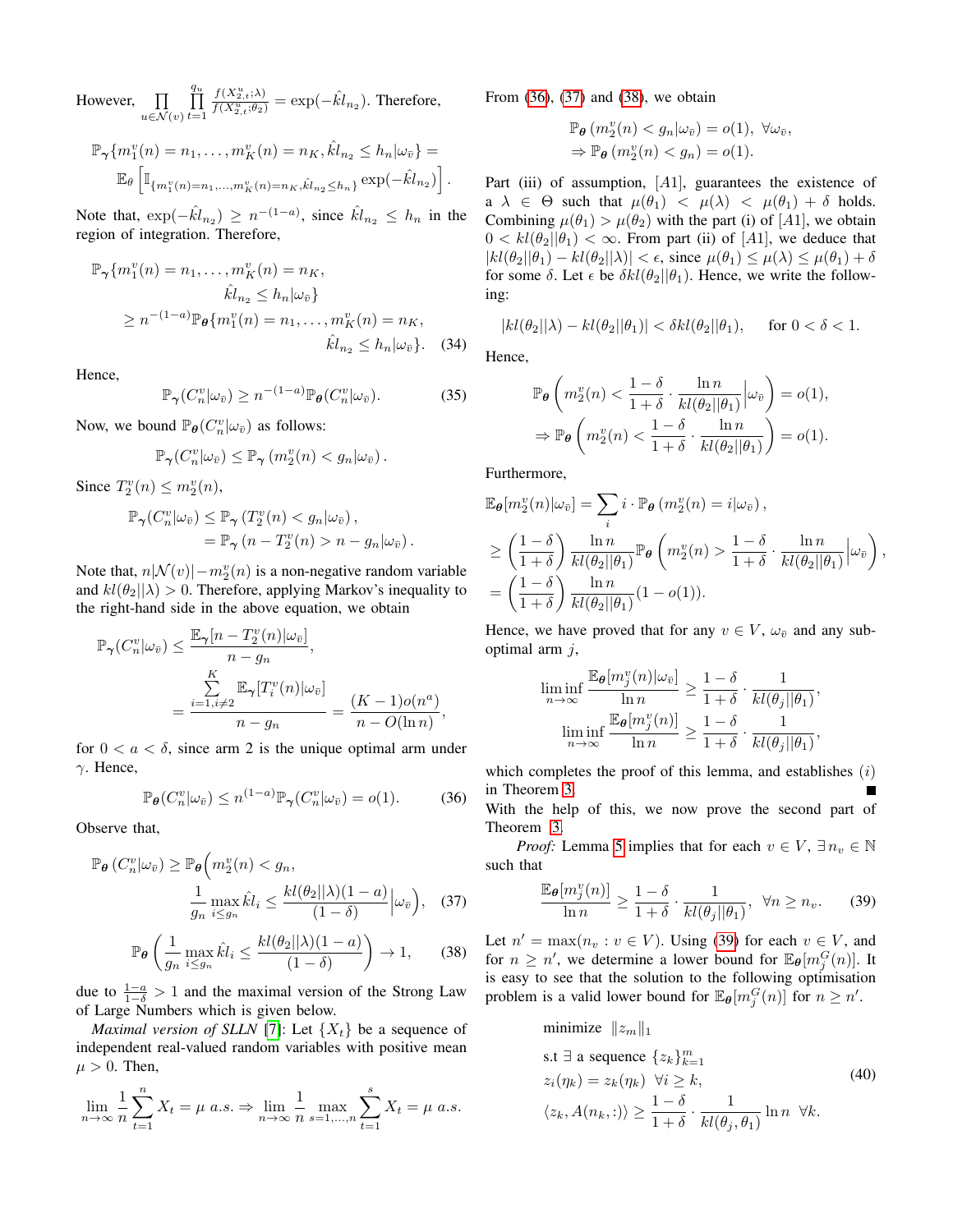Note that, the notation in [\(40\)](#page-11-4) is same as used in Theorem [1,](#page-2-4) Lemma [3.](#page-9-0) Let  $L_G\left(\frac{1-\delta}{1+\delta}\right)$   $\frac{\log n}{k l(\theta_j||\theta_1)}$  be the solution of [\(40\)](#page-11-4). Thus,

$$
\mathbb{E}[m_j^G(n)] \ge L_G\left(\frac{1-\delta}{1+\delta}\right) \frac{\ln n}{kl(\theta_j||\theta_1)}, \ \forall n \ge n',
$$
  

$$
\Rightarrow \liminf_{n \to \infty} \frac{\mathbb{E}[m_j^G(n)]}{\ln n} \ge L_G\left(\frac{1-\delta}{1+\delta}\right) \frac{1}{kl(\theta_j||\theta_1)},
$$

which establishes the desired result.

## APPENDIX D

#### *Proof of Theorem [4](#page-5-1)*.

*Proof:* Without loss of generality we consider that node 1 is the center node and node 2 through  $m_n$  are leaf nodes. Since a policy does not possess any information in the first round, it chooses arm 1 with probability  $p_1$  and arm 2 with probability  $p_2$ , such that  $0 \leq p_1, p_2 \leq 1$  and  $p_1 + p_2 = 1$ . Now, we find the expected number of nodes that chose the arm with parameter  $\mu_b$  in the first round as follows:

$$
\mathbb{E}[m_b^{G_n}(1)] = \sum_{v \in V} \left(\frac{1}{2}p_2 + \frac{1}{2}p_1\right) = \frac{m_n}{2} \ge \frac{\ln n}{kl(\mu_b, \mu_a)},\tag{41}
$$

since MAB is  $(\mu_a, \mu_b)$  with probability  $\frac{1}{2}$ , and is  $(\mu_b, \mu_a)$  with probability  $\frac{1}{2}$ . Henceforth, for convenience, we replace a with 1 and b with 2. Let  $m_i^{G,v}(t)$  be a random variable indicating the total number of times arm  $i$  has been chosen by node  $v$ and its one hop neighbours till round  $t$ , in the network  $G$ . Note that,  $m_2^{G_n}(1)$  is equals to  $m_2^{G_n,1}(1)$ , since the network in consideration is a star network with node 1 as the center node. Therefore,

$$
\mathbb{E}[m_2^{G_n,1}(1)] \ge \frac{\ln n}{kl(\mu_2,\mu_1)}, \quad \forall n \in \mathbb{N},\tag{42}
$$

From Theorem [3,](#page-4-6) it follows that

<span id="page-12-0"></span>
$$
\liminf_{n \to \infty} \frac{\mathbb{E}[m_2^{G_n, v}(n)]}{\ln n} \ge \frac{1}{kl(\mu_2, \mu_1)}, \ \ \forall \ v \in V_n. \tag{43}
$$

The above inequalities imply that, for any  $v \in V_n$ ,  $\exists n_v \in \mathbb{N}$ such that  $\frac{\mathbb{E}[m_2^{\sigma_n^2, v}(n)]}{\ln n} \ge \frac{1}{kl(\mu_2, \mu_1)} \forall n \ge n_v$ . Let  $n' = \max(n_v :$  $v \in V_n$ ).

For all  $n \in \mathbb{N}$ , since the center node has obtained  $\frac{\ln n}{kl(\mu_2,\mu_1)}$ samples of arm 2 in the very first round, and the policy is non-altruistic, it chooses arm 2 at most  $O(1)$  number of times further. For all  $n \geq n'$ , in order to satisfy all the inequalities in [\(43\)](#page-12-0), each leaf node has to choose the arm 2 at least  $\left(\frac{\ln n'}{kl(\mu_2,\mu_1)} - O(1)\right)$  times. Hence,

$$
\mathbb{E}[m_2^{G_n}(n)] \ge (m_n - 1) \left(\frac{\ln n}{kl(\mu_2, \mu_1)} - O(1) - 1\right) \forall n \ge n',
$$
  
\n
$$
\Rightarrow \liminf_{n \to \infty} \frac{\mathbb{E}[m_2^{G_n}(n)]}{(m_n - 1)\ln n} \ge \frac{1}{kl(\mu_2, \mu_1)},
$$

which completes the proof.

#### APPENDIX E

## *Proof of Theorem [5](#page-5-3)*.

*Proof:* Without loss of generality, we assume that node 1 is the center node in the star network. Under FYL policy, for  $2 \le u \le m$ ,  $a^u(t) = a^1(t-1)$  for  $t > 1$ . Hence, for any sub-optimal arm  $i$ ,

$$
T_i^u(n) = \mathbb{I}_{\{a^u(1)=i\}} + \mathbb{I}_{\{a^u(2)=i\}} \cdots + \mathbb{I}_{\{a^u(n)=i\}},
$$
  
\n
$$
= \mathbb{I}_{\{a^u(1)=i\}} + \mathbb{I}_{\{a^1(1)=i\}} \cdots + \mathbb{I}_{\{a^1(n-1)=i\}},
$$
  
\n
$$
\leq 1 + T_i^1(n-1).
$$

Therefore, we obtain the following:

<span id="page-12-1"></span>
$$
\sum_{v=1}^{m} T_i^v(n) = T_i^1(n) + T_i^2(n) \cdots + T_i^m(n),
$$
  
\n
$$
\leq T_i^1(n) + 1 + T_i^1(n-1) \cdots + 1 + T_i^1(n-1),
$$
  
\n
$$
\leq (m-1) + m T_i^1(n),
$$
 (44)

since  $T_i^1(n-1) \leq T_i^1(n)$ . Now, we find an upper bound on  $T_i^1(n)$  under FYL policy. Let  $\tau_1$  be the least time step at which  $m_i^1(\tau_1)$  is at least  $l_i = \frac{8 \ln n}{\Delta_i^2}$ . Observe that, under FYL policy  $T_{i}^{1}(\tau_1) = \lceil \frac{l_i}{m} \rceil$ . Since, the center node has chosen arm i for  $\lceil \frac{l_i}{m} \rceil$  times,  $(m-1)$  leaf nodes must have also selected arm i for the same number of times. This leads to  $m_i^1(\tau_1) = l_i$ . Let  $B_i^1(t)$  be the event that node-1 chooses arm i in round t. Hence,

$$
T_i^1(n) = T_i^1(\tau_1) + \sum_{t=\tau_1+1}^n \mathbb{I}_{B_i^1(t)} = \left\lceil \frac{l_i}{m} \right\rceil + \sum_{t=\tau_1+1}^n \mathbb{I}_{B_i^1(t)}.
$$

By using the analysis in Theorem [1,](#page-2-4) we obtain

$$
\mathbb{E}\Big[\sum_{t=\tau_1+1}^n \mathbb{I}_{B_i^1(t)}\Big] \le \frac{2}{4\beta-1} + \frac{2}{(4\beta-1)^2 \ln(1/\beta)}.
$$

Hence,

$$
\mathbb{E}[T_i^1(n)] \le \left\lceil \frac{l_i}{m} \right\rceil + \frac{2}{4\beta - 1} + \frac{2}{(4\beta - 1)^2 \ln(1/\beta)}
$$

From [\(44\)](#page-12-1),

$$
\sum_{v=1}^{m} \mathbb{E}[T_i^v(n)] \leq \frac{8 \ln n}{\Delta_i^2} + 2m - 1 +
$$

$$
\frac{2m}{4\beta - 1} \left( 1 + \frac{1}{(4\beta - 1)\ln(1/\beta)} \right),
$$

where we have substituted  $l_i = \frac{8 \ln n}{\Delta_i^2}$ . Therefore, the expected regret of the FYL policy on an  $m$ -node star network upto  $n$ number of rounds is upper bounded as:

$$
\mathbb{E}[R^{G}(n)] \leq \sum_{i:\mu_{i} < \mu^{*}}^{K} \frac{8\ln n}{\Delta_{i}} + \left[2m - 1 + \frac{2m}{4\beta - 1}\right] \cdot \left(1 + \frac{1}{(4\beta - 1)\ln(1/\beta)}\right) \cdot \sum_{j=1}^{K} \Delta_{j},
$$

which completes the proof.

.